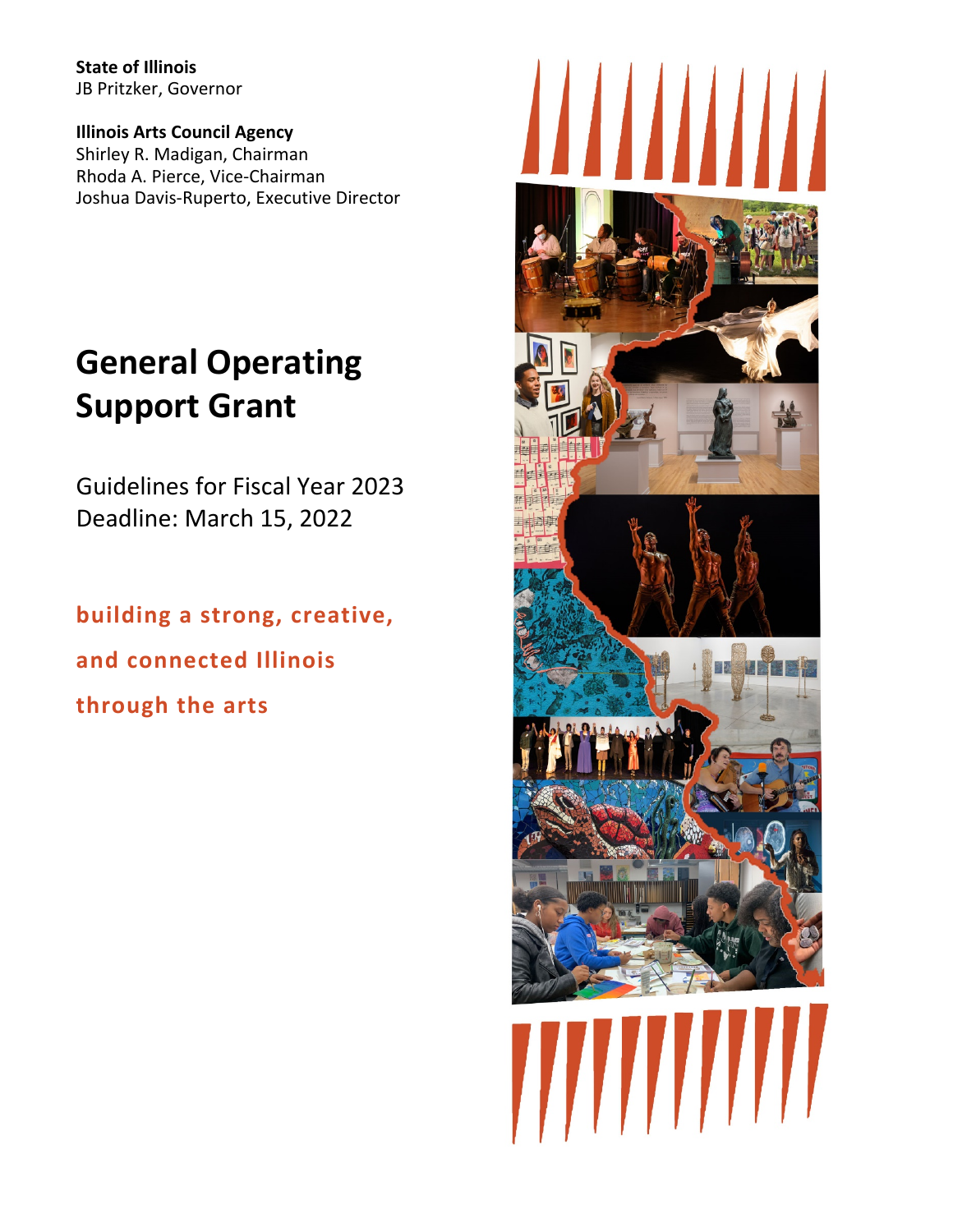## **Table of Contents**

- Link [About the Illinois Arts Council Agency](http://www.arts.illinois.gov/about-iaca)
- Link [Policies and Priorities](http://www.arts.illinois.gov/grants-programs/funding-programs/policies-priorities)
- Link [IACA Online Grant System](https://arts-illinois.force.com/)
- 3 What's New and Different This Year
- 5 General Operating Support Grant
- 8 Process, Notification, and Compliance
- 10 Application Overview
- 13 Application Attachments
- 17 Discipline Specifics

### **Accessible Guidelines**

To obtain assistance regarding applications and written materials contact the Agency's ADA/504 Access Coordinator:

Teresa Davis Phone: +1 (312) 814-6753 TTY: +1 (888) 261-7957 Email: [Teresa.N.Davis@illinois.gov](mailto:teresa.n.davis@illinois.gov) 

## **Informational Opportunities**

Opportunities to connect with IACA staff for questions:

- General Operating Support Grant Webinar, pre-registration is required:
	- o [Wednesday, January 26, 2022 at 1:00pm](https://illinois.webex.com/illinois/onstage/g.php?MTID=e753e22f8543ec709f13f6dae6f916e42)
- Drop-in sessions for questions, pre-registration is not available. To join click on the link at the meeting time:
	- o [Friday, January 28, 2022 at 1:00pm](https://illinois.webex.com/illinois/j.php?MTID=m1106d9eb4fa98ae1fdc205109b6f6b7d)
	- o [Friday, February 4, 2022 at 1:00pm](https://illinois.webex.com/illinois/j.php?MTID=m15526824dd3d676287d26b7dad3b0509)
	- o [Friday, February 18, 2022 at 1:00pm](https://illinois.webex.com/illinois/j.php?MTID=m948ad0e584673e80771ee3fd02b1c4c8)
	- o [Friday, March 4, 2022 at 1:00pm](https://illinois.webex.com/illinois/j.php?MTID=m9c5fb1346fea574d551b5eaed99c84f0)
	- o [Friday, March 11, 2022 at 1:00pm](https://illinois.webex.com/illinois/j.php?MTID=m30a72fb2ecc7ec017164103c871a0572)

Grantees included in cover photo collage - Left side, top to bottom: Segundo Ruiz Belvis Cultural Center; McLean County Arts Center; Snow City Arts *Personal Anthem* by Abril, age 17; Melissa Leandro, *Flores y Conejos*; 3Arts 2019 Award Celebration; Oak Park Area Arts Council, *Bliss*; Marwen. Right side, top to bottom: Sun Foundation, 2019 3Arts Awards Celebration featuring a performance by Nejla Yatkin; National Museum of Mexican Art; Deeply Rooted; William O'Brien, *The Protectors*; Midwest Folk Festival; Rivendell Theatre Ensemble; Freeport Art Museum.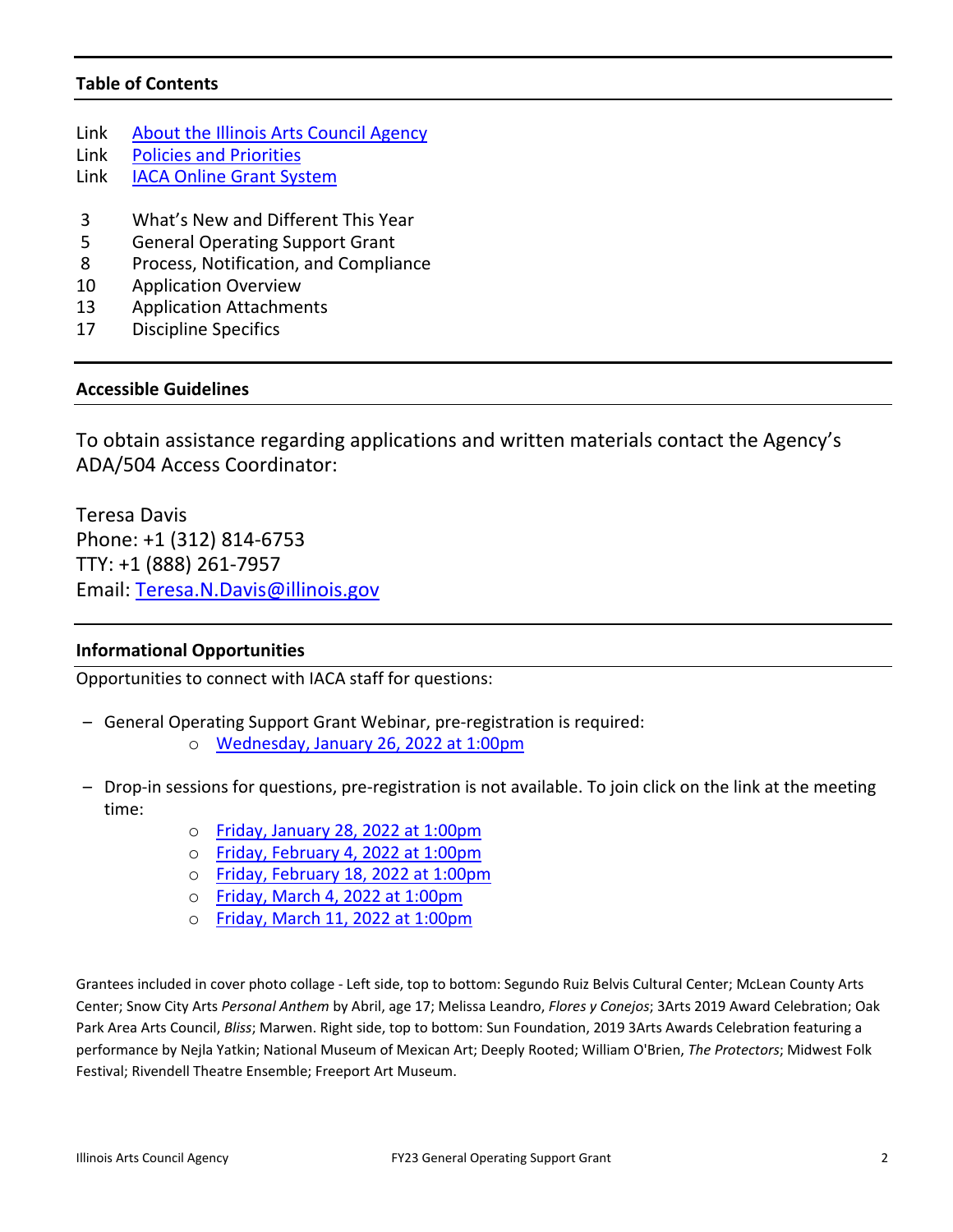# What's New and Different This Year

The Illinois Arts Council Agency (IACA) has made several changes to this grant program for Fiscal Year 2023 (FY23). Please read the guidelines carefully to learn the full details, but here is a summary of what to watch for.

### **Deadline**

The deadline for submission is Tuesday, March 15, 2022 by 11:59pm.

### **Updated Program Directors**

You may have a new Program Director overseeing your discipline. See page 4 for details.

### **DUNS to UEI Transition**

IACA applicants will need to confirm (or register for) a Unique Entity ID (UEI) in their SAM.gov account to maintain active GATA registration. See page 6 for details.

### **Grant Acceptance Process**

If awarded, there are multiple steps to accept your grant detailed under Compliance. See page 8 for details.

### **Applicant Information**

As part of the application process, applicants must check the details in the Applicant Information tab to confirm they are current. This includes populating the new UEI field. See page 10 for details.

### **Application Narrative and Budget Explanation**

IACA asks applicants to incorporate details on COVID and work on Diversity, Equity, and Inclusion where appropriate and necessary for your organization. Please see pages 13 and 15 respectively for details.

### **Board and Personnel Attachments**

The Board and Personnel attachments are two separate uploads that both require use of the IACA [template a](https://arts.illinois.gov/application-templates)nd are both limited to one page each. See page 15 for details.

### **Section 504 Self-Evaluation Workbook**

Applicants must upload their complete ADA [Section 504 Self-Evaluation Workbook.](https://www.arts.gov/sites/default/files/SECTION504Workbook.pdf) See page 16 for details.

### **Schedule**

The schedule no longer requires the use of a template. The details required for this attachment are discipline specific. See page 16 for details.

### **Promotional Materials**

Promotional materials may be uploaded or entered with a direct url link. If a file is uploaded this is the only attachment that may have a file type other than pdf. See page 16 for details.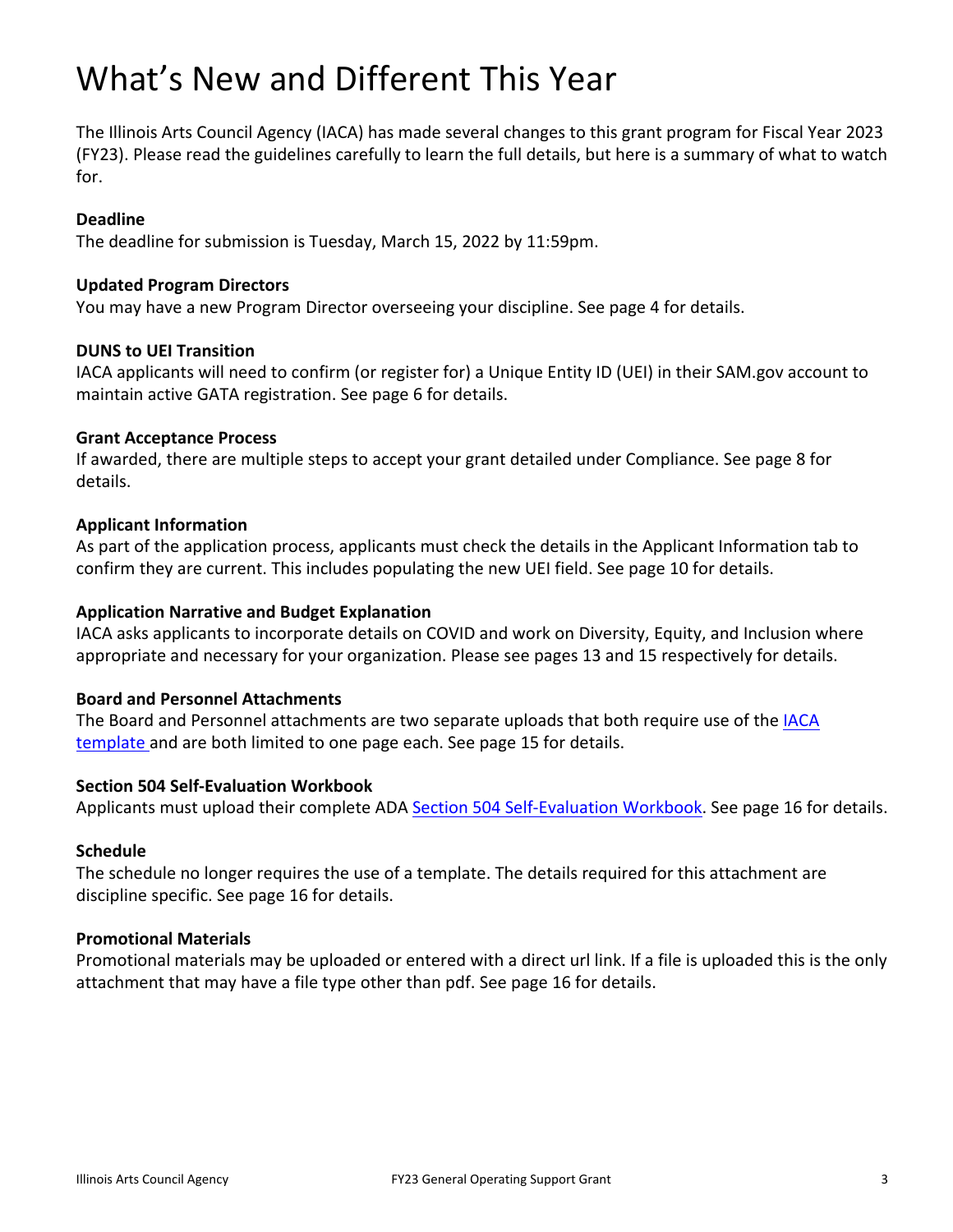### **Illinois Arts Council Agency Contacts**

For specific information on this grant, contact the appropriate program staff. Please be aware staff is working remotely and it is recommended to reach out to them via email for more direct communications.

*Arts-in-Education:* **Jerome Grand**  Program Director Phone: +1 (312) 814-6766 Email: [Jerome.Grand@illinois.gov](mailto:Jerome.Grand@illinois.gov)

*Dance, Ethnic & Folk Arts, Literature, Media Arts, Visual Arts:* **Susan Dickson** Program Director Phone: +1 (312) 814-6740 Email: [Susan.Dickson@illinois.gov](mailto:Susan.Dickson@illinois.gov)

*Local Arts Agencies:* **Teresa Davis** Program Director Phone: +1 (312) 814-6753 Email: [Teresa.N.Davis@illinois.gov](mailto:teresa.n.davis@illinois.gov)

*Multidisciplinary, Theatre:* **Jackie Banks-Mahlum** Program Director Phone: +1 (312) 814-4990 Email: [Jackie.Banks-Mahlum@illinois.gov](mailto:Jackie.Banks-Mahlum@illinois.gov)

*Music, Presenters Development:* **George Tarasuk**  Program Director Phone: +1 (312) 814-3916 Email: [George.Tarasuk@illinois.gov](mailto:George.Tarasuk@illinois.gov)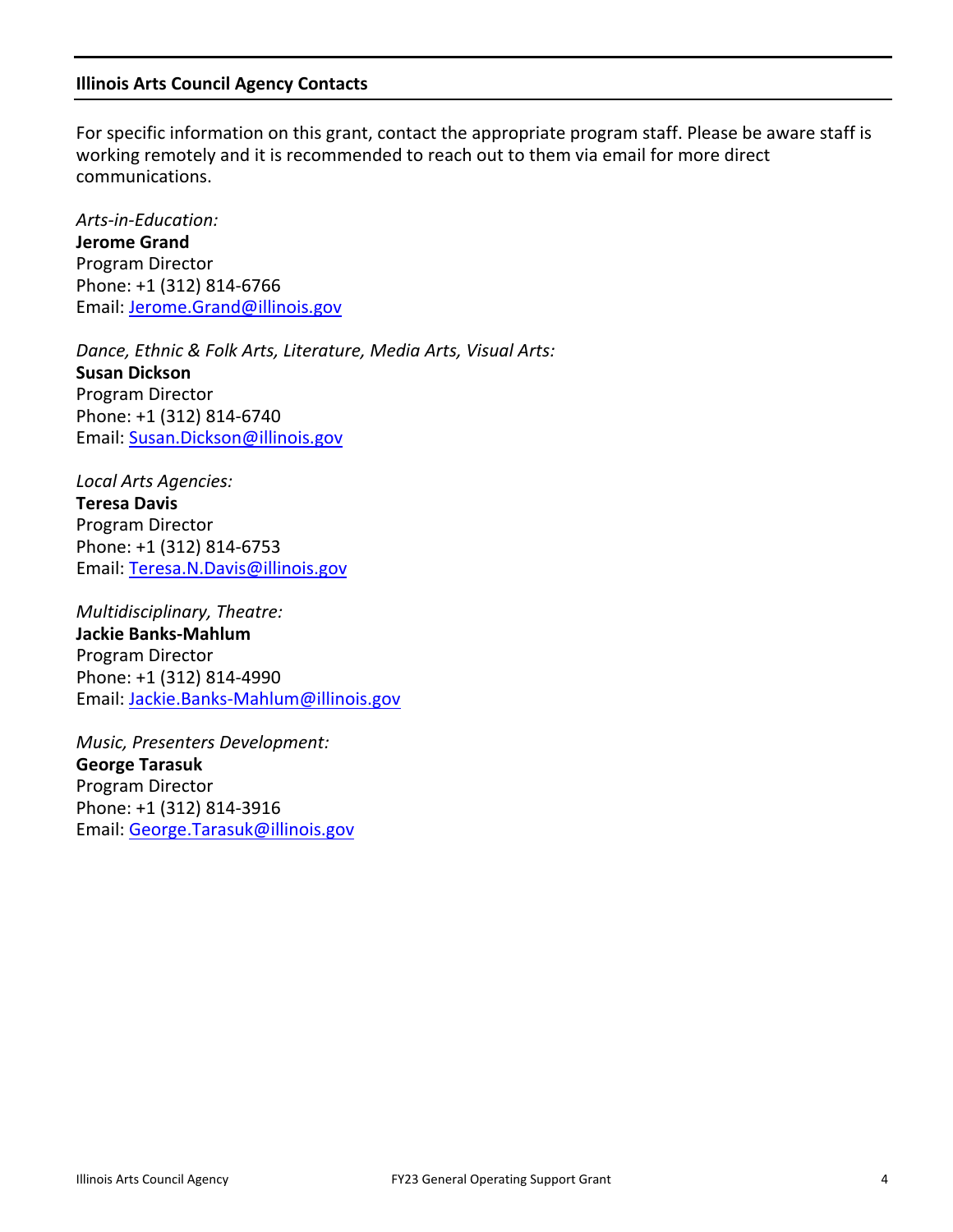# General Operating Support Grant Description

The Illinois Arts Council Agency's (IACA) General Operating Support Grants are offered to established notfor-profit organizations that make a significant local, regional, or statewide impact on the quality of life in Illinois.

Successful applicants demonstrate strong operations, stable management, ongoing assessment and evaluation, as well as a strong commitment to making artistic programs accessible and relevant to a diverse range of participants. Organizations must also show that their programs and activities have artistic, educational, and cultural value.

## **Grant Disciplines**

General Operating Support Grant applicants must select one of the following Disciplines in which to apply.

- Arts-in-Education
- Dance
- Ethnic & Folk Arts
- Literature
- Local Arts Agencies
- Media Arts
- Multidisciplinary
- Music
- Presenters Development
- Theatre
- Visual Arts

[Arts Service Organizations](http://www.arts.illinois.gov/grants-programs/funding-programs/arts-service-organizations) and [Partners in Excellence](http://www.arts.illinois.gov/grants-programs/funding-programs/partners-excellence) applicants refer to different guidelines that are unique to their respective grant programs.

For Arts Service Organization questions please contact Program Director[, Teresa Davis.](mailto:Teresa.N.Davis@illinois.gov) For Partners in Excellence questions please contact Program Director, [Jackie Banks-Mahlum.](mailto:Jackie.Banks-Mahlum@illinois.gov)

## **Eligibility Requirements**

- Applicants must be tax exempt (501c3) organizations registered as not-for-profit corporations in good standing with the Illinois Secretary of State, or units of government (i.e., school, school district, park district, library district), or institutions of higher education. Refer to the [Proof of Eligibility](http://www.arts.illinois.gov/Proof%20of%20Eligibility) page on the IACA website for specific details.
- Applicants must have been providing public arts programming, and be able to provide an operational budget, for at least one full fiscal year prior to the date of application.
- Applicants must submit all required application materials by the deadline.

# **Making the Project Accessible to All**

According to state and federal law, every organization receiving public funding must ensure that it is in a position to provide accommodations when persons with disabilities make requests for services. Accessibility involves both the location (the facility) and the content (the activity or product) of the program. Thinking about accessibility issues, e.g., sign language interpreters, audio recordings of printed materials, audio-description describers or large-print labeling, in the early planning stages of a project, is the key to ensuring that persons with disabilities will be able to participate in the programs.

For further information and resources see the **ADA Compliance** page on the IACA website.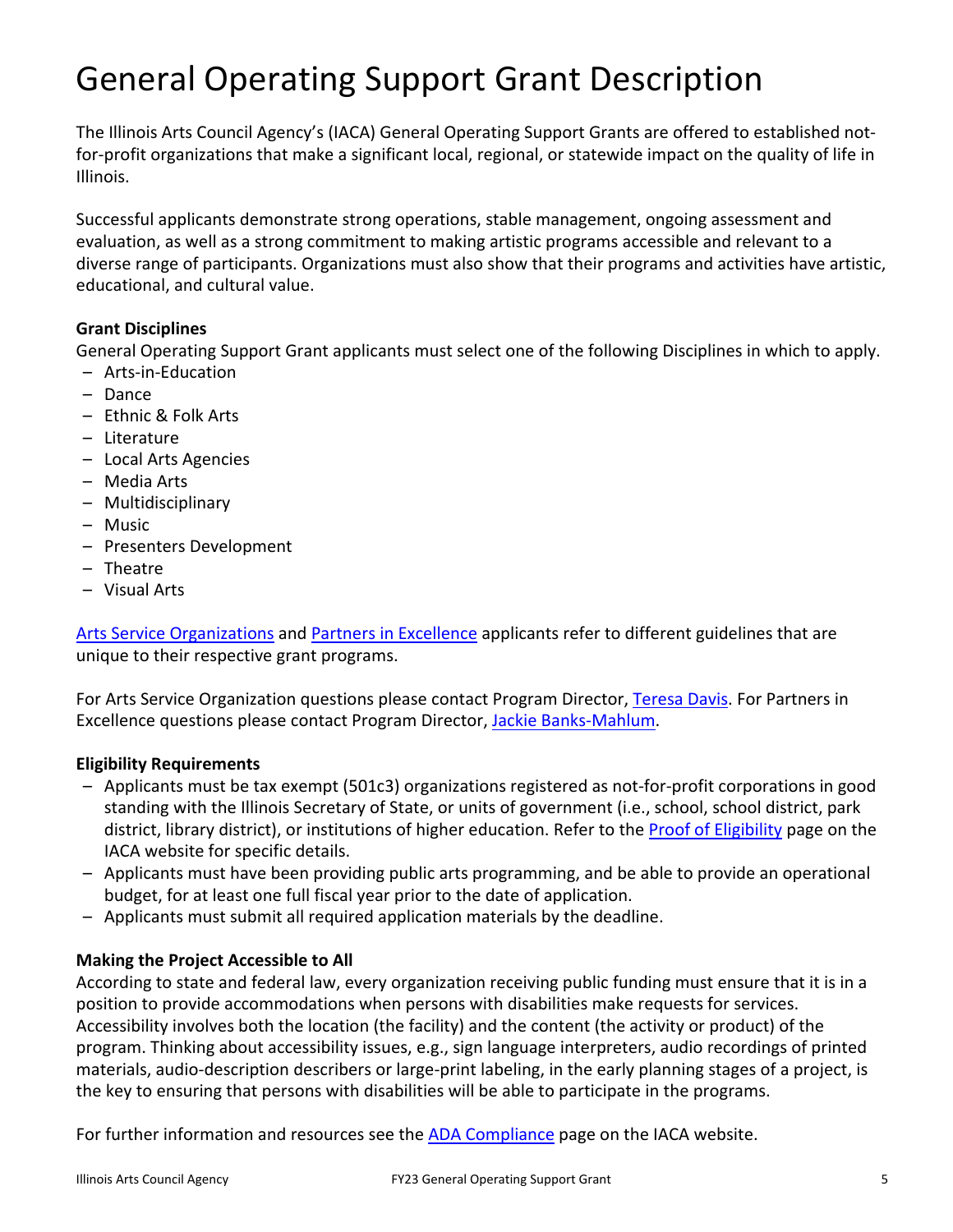# **Illinois Grant Accountability and Transparency Act (GATA)**

- Before submitting an application through the **IACA online grant system**, applicants must first complete a validation process through the [State of Illinois's Grantee Portal](https://grants.illinois.gov/portal/) to obtain a pre-qualification status. The IACA will not be able to consider an application for funding until the applicant has completed this step.
- Pre-qualification through the Grantee Portal is required for all organizations, units of government, and schools and school-affiliate organizations applying for grant funding from the IACA.
- To obtain a pre-qualification status, go to the Grantee Portal [\(https://grants.illinois.gov/portal\)](https://grants.illinois.gov/portal).
- An organization must be in good standing with GATA through the entirety of the application and grant period.
- Please note that GATA must be renewed annually. It is your organization's responsibility to maintain an active GATA registration.
- Refer to the [Grant Accountability and Transparency Act](https://arts.illinois.gov/sites/default/files/content/FY23%20GATA.pdf) page on the IACA website for specific details.

# **DUNS to Unique Entity ID (UEI) Transition**

As part of the SAM.gov registration necessary for GATA qualification applicants had previously entered their DUNS number. Beginning April 4, 2022 all Federal Systems will no longer accept DUNS numbers and will require a UEI number. For all applicants with an established SAM.gov account (active or inactive) the UEI number can be found by logging into your SAM.gov account. New applicants will set-up a UEI as part of the SAM.gov registration. The General Service Administration (GSA) has create[d this video](https://www.youtube.com/watch?v=4Hqs_L0B5kI) to assist in this transition.

**All applicants must enter their new UEI number in the Applicant Information tab during the application process.** 

For more information on the UEI transition, please visit GSA's DUNS to Unique Entity ID (SAM) Transition [resource page.](https://sam.gov/content/duns-uei)

# **Applicant Restrictions**

- Colleges, universities and organizations whose primary services are not arts-related, may only apply for costs related to public arts programming activities. College and university arts programs and projects must involve the general community beyond college or university students, faculty, and staff.
- Multiple applications are not accepted from an organization for General Operating Support Grant and Grants to Arts Service Organizations and Partners in Excellence Programs EXCEPT FOR colleges and universities. This does not preclude an organization from applying to other IACA grant programs.
- Organizations with which advisory panelists or IACA Board members are affiliated are eligible to apply. However, a panelist or Board member may not be the authorizing official signing any documents relating to an application or grant award.

# **Deadline**

The FY23 General Operating Support Grant deadline is Tuesday, March 15, 2022. The application must be successfully submitted by 11:59 PM CST to [IACA's online grant system.](https://arts-illinois.force.com/)

Please note that all draft applications will be removed from the IACA system 30 days after the deadline.

# **Grant Period**

FY23 General Operating Support Grant supports activities occurring between September 1, 2022 and August 31, 2023.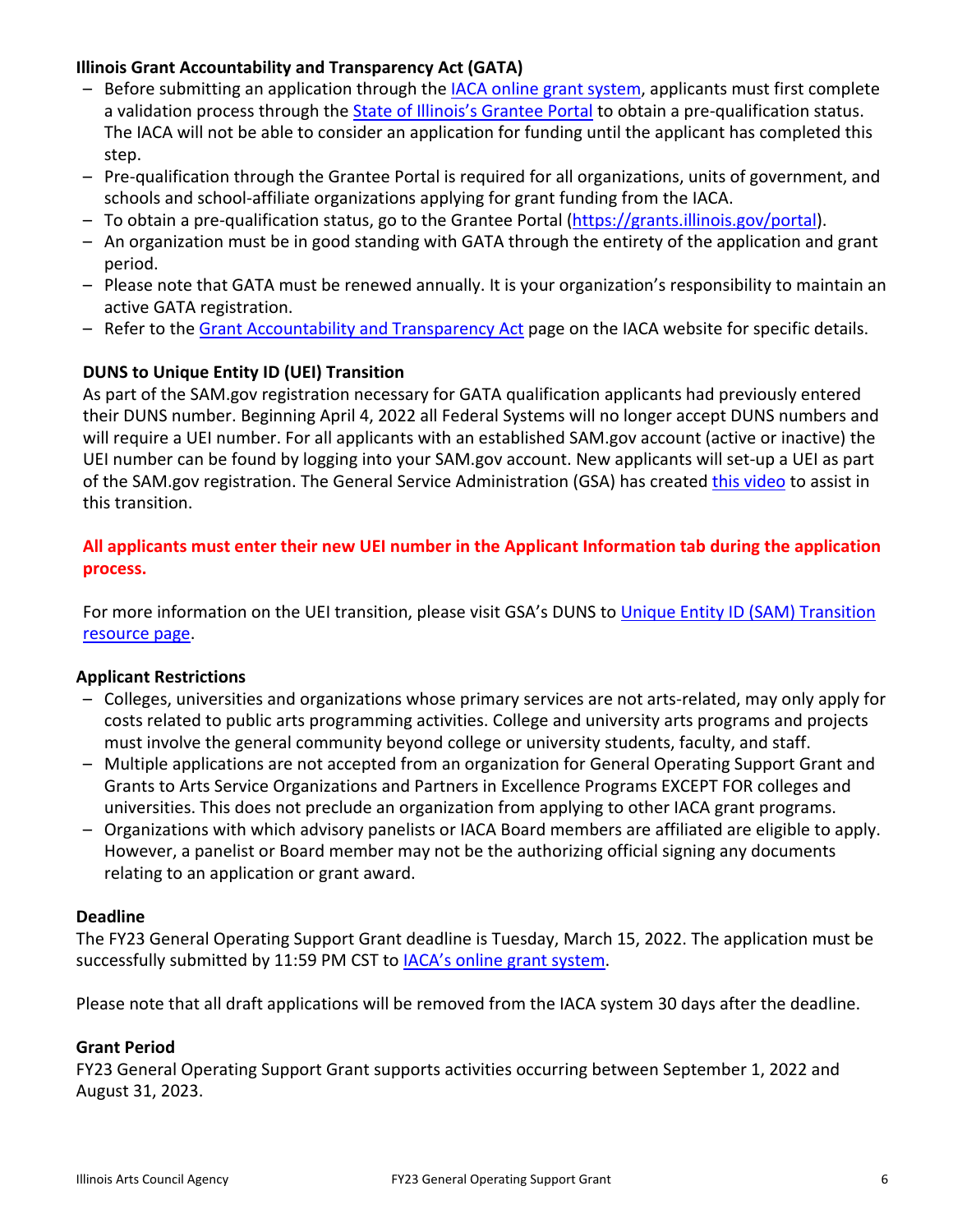# **Award Amount**

Applicants do not request a specific amount. The IACA anticipates that awards will generally range from \$500 to \$25,000. Grants will be based on these factors:

- The IACA FY23 budget allocation
- The organization's FY20 cash expenses
- The review score given to the application
- The total number of applications approved by the IACA board for funding.

## **Cash Match Requirements**

General Operating Support Grant recipients must meet all [Grantee Requirements](http://www.arts.illinois.gov/grantee-requirements) as well as the following cash match requirements:

- All matching funds must be from non-state sources.
- A cash match equal to 70% of the grant amount is required from organizations whose last completed fiscal year's cash operating expenses for public arts programming were \$50,000 or less, e.g. a \$5,000 grant requires a \$3,500 grantee cash match.
- A cash match equal to 100% of the grant amount is required from organizations whose last completed fiscal year's cash operating expenses for public arts programming were over \$50,000, e.g. a \$5,000 grant requires \$5,000 grantee cash match.
- College and university applicants must provide a cash match that is raised from outside sources. A match must be provided beyond staff time, required student fees and overhead provided by the college/university.
- For further information refer to the [Financial Glossary.](https://arts.illinois.gov/sites/default/files/content/Financial_Glossary.pdf)

## **Appeals**

An appeal of the IACA's decision must be made in writing within 30 calendar days of the date of the notification letter. Appeals are limited to situations in which incorrect information has been used in the panel process, procedural faults have occurred, or new information not available at the time of the panel meeting which, in the opinion of the panel chair, could significantly influence the recommendation is now available. Appeals should be made within the [IACA online grant system](https://arts-illinois.force.com/) and be addressed to the IACA Executive Director.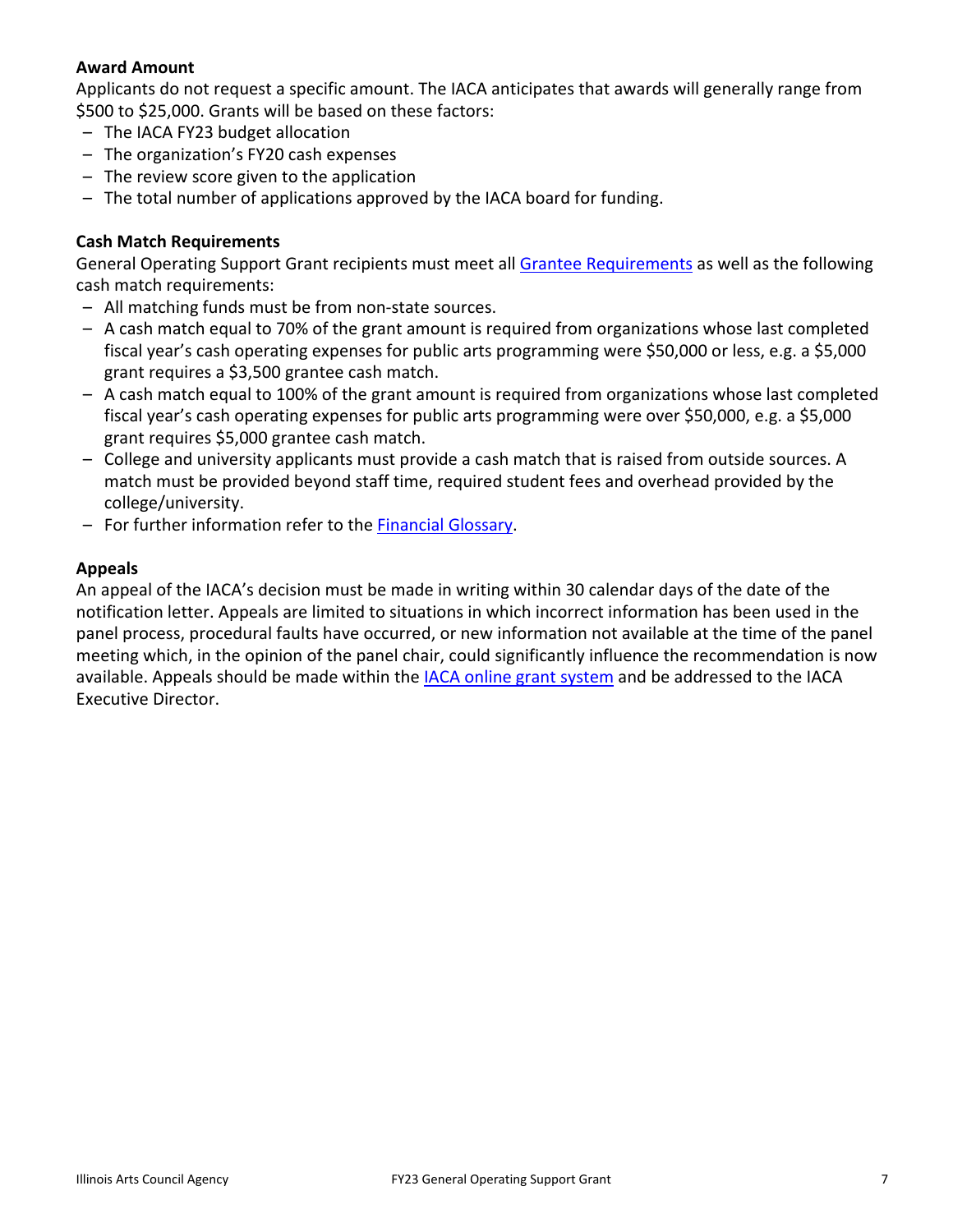# Process, Notification, and Compliance

### **Review Process**

- The application is received and assigned an application number that will be used in future communication regarding that application.
- Applications which have been ruled ineligible or incomplete will not be reviewed.
- Applications are reviewed based on the evaluation criteria (*see page 12)*.
- The final recommendations are presented to the IACA board for their consideration and approval.
- A record of the review process is maintained for all reviewed applications, applicants are encouraged to call for review feedback after receiving decision notification.

### **Notification**

All applicants will be notified of funding decisions once the IACA has reviewed and approved funding recommendations. Applicants approved for funding will receive, via email, instructions regarding requirements to accept and claim the grant (see Grant Acceptance section below). Once all documents have been returned via the IACA online grant system and all requirements met, including the completion and filing of all previous fiscal year Final Reports, the grant will be processed and the payment voucher will be sent to the office of the State Comptroller. **The process of issuing payments can take up to six months once the payment voucher has been received by the State Comptroller.**

Grantees can check the status of the grant payment through the [Comptroller's vendor website,](https://illinoiscomptroller.gov/vendors/vendor-payments-new/) or sign-up to be notified about the payment via email, text or both. Grantees can also [sign up for direct deposit](https://illinoiscomptroller.gov/vendors/direct-deposit-sign-up/) from the Illinois Comptroller. If you have questions on the direct deposit you will need to contact the Illinois Comptroller's office as IACA cannot answer questions on the direct deposit.

## **Compliance**

### **Grant Acceptance**

For awards to be processed all grant acceptance documents must be submitted to the IACA grants office. Grant acceptance is a multi-step process that requires uploads to the online grant system and email exchanges. It is the responsibility of the applicant to read all emails carefully and follow the instructions.

The documents to be submitted via the IACA online grant system include:

- W9
- Copies of letters submitted to legislators. Organizations that receive an IACA award are required to notify by letter their state representative, state senator, and the Office of the Governor of the grant amount and the project or program it helps support. Prior to mailing the letters to the legislators, make electronic copies of the letters to include with your grant acceptance materials.
- Grant agreement signed and dated by the authorizing official.
- Legal Status Disclosure Certificate (LSDC) signed and dated by the authorizing official.

Applicants approved for less than \$20,000 in funding will be requested to upload a W9 and copies of the legislative letters to <u>IACA's online grant system</u>. Following the upload of these documents the Authorizing Official will be sent a link to sign the grant agreement and LSDC via Formstack.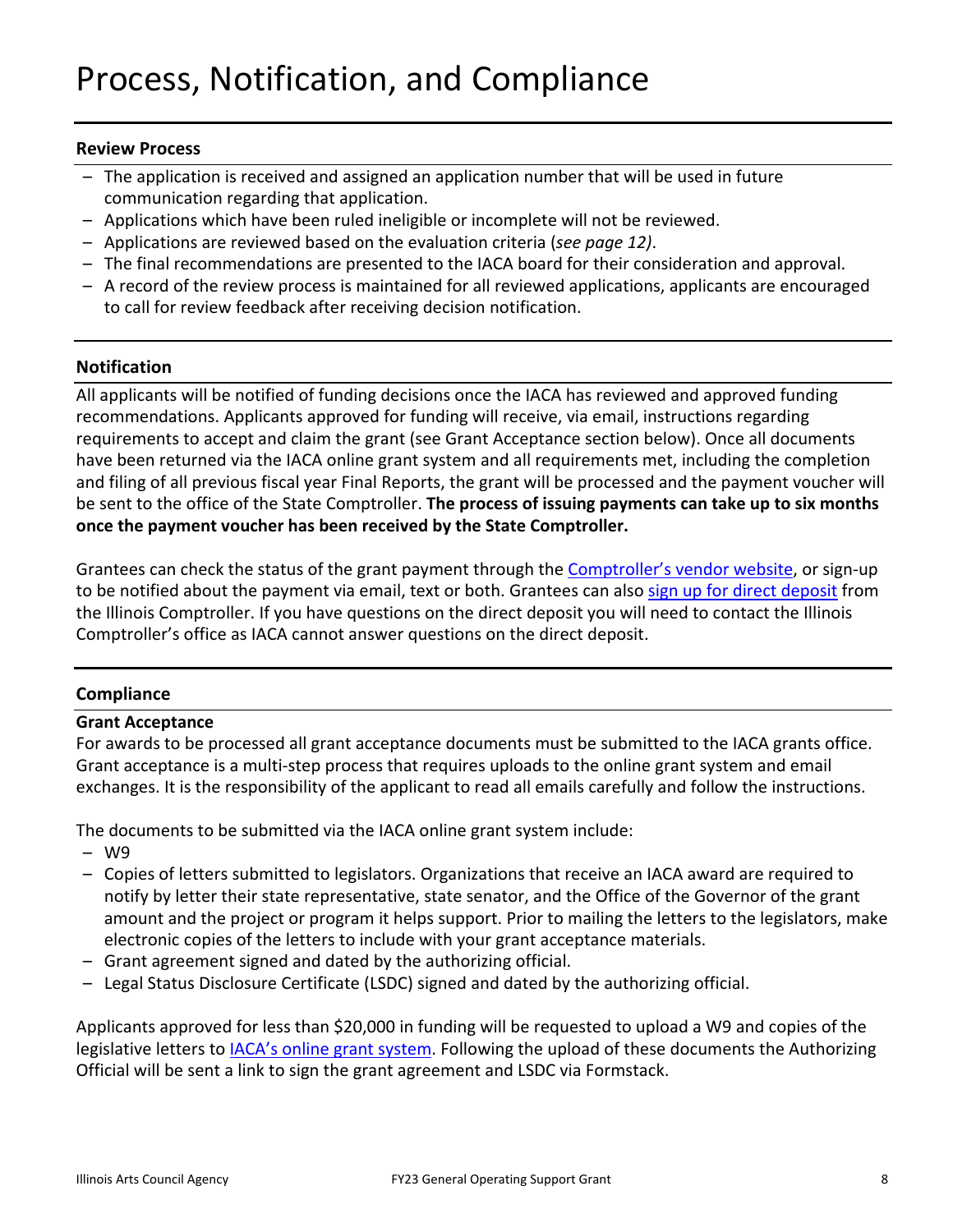Applicants approved for \$20,000 or more in funding will be sent the grant agreement and asked to upload a sign and scanned copy of the grant agreement, LSDC, a W9, and copies of the legislative letters to IACA's [online grant system.](https://arts-illinois.force.com/)

## **Final Report**

FY23 GOS grantees will be required to complete and submit a final report no later than September 30, 2023, as stated on the grant agreement.

FY23 GOS grantees will be required to have submitted complete final reports for all grants awarded to them in FY22.The deadline to submit final reports for most grants awarded in FY22 is September 30, 2022.

The final report for GOS grants will explain how the IACA funding was spent and if the purpose and mission of the organization was maintained. Failure to submit complete final reports will impact the awarding of any subsequent grant. All reports will be completed through the online Salesforce system.

## **Crediting Requirements**

Grant recipients must credit the IACA in all promotional material and public notices in the following manner:

**"<YOUR ORGANIZATION NAME> acknowledges support from the Illinois Arts Council Agency."**



For further information regarding usage of the logo and to download a copy, go to the [logo page](http://www.arts.illinois.gov/IACLogo) of the IACA website.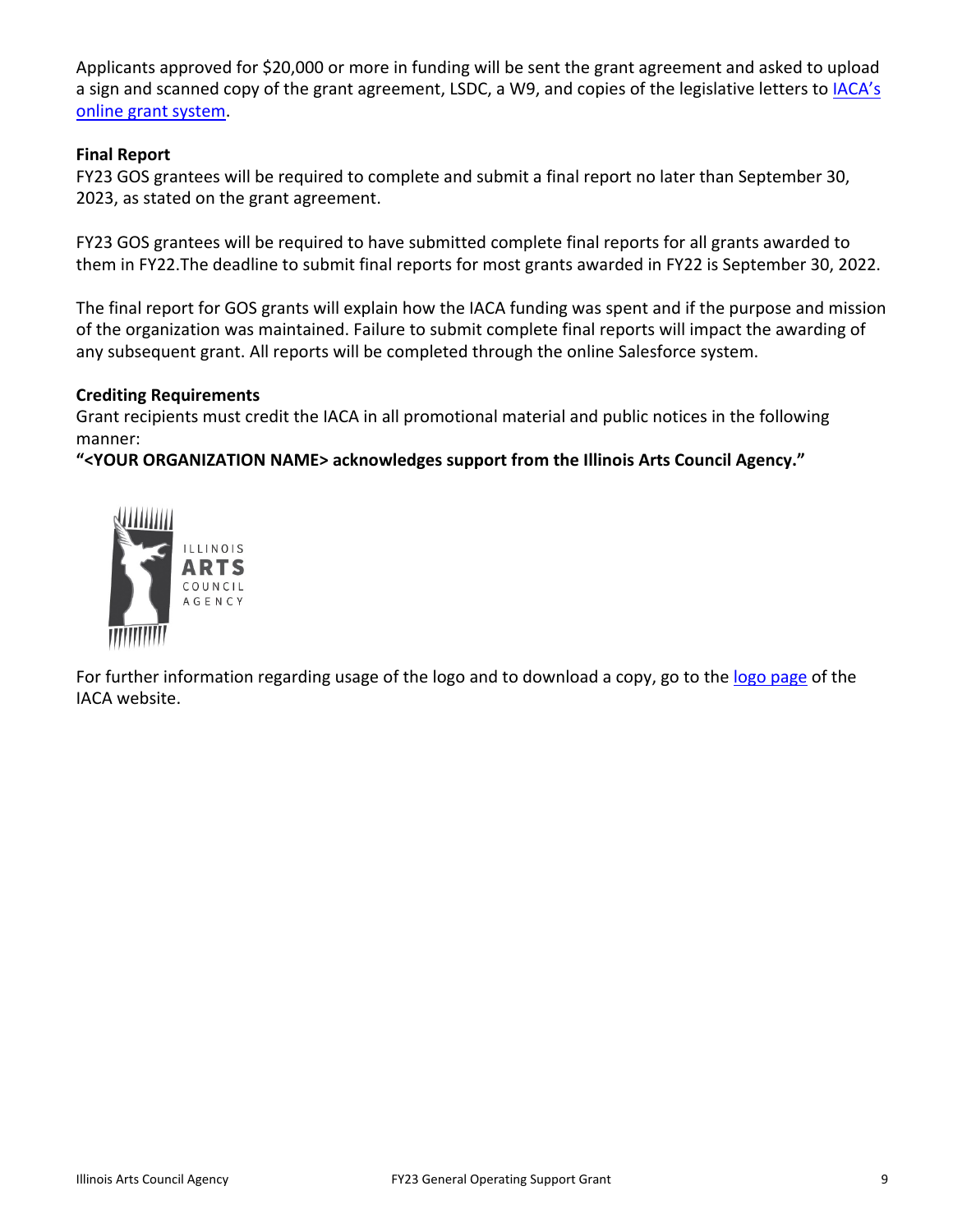# Application Overview

IACA utilizes an [online grant system](https://arts-illinois.force.com/) to accept applications. The IACA Salesforce GOS online application consists of form field components and the uploading of required documents. Each component must be completed and submitted in the required format by the deadline.

For complete instructions, including a [user manual,](https://arts.illinois.gov/sites/default/files/content/IACA%20Applicant%20User%20Manual.pdf) please go to the [Using Salesforce](https://arts.illinois.gov/using-salesforce) section of the IACA website.

If your organization has a new individual managing grants they must make a new user account here: [https://arts-illinois.force.com/.](https://arts-illinois.force.com/) Notify IACA staff when that is complete, and the new user will be assigned as the owner of the organizational account and past applications.

## **How to Apply**

First:

- Verify eligibility including GATA prequalification (*see page 6*)
- Gather three consecutive years of complete (i.e. audited or board approved) financial data (FY18, 19, and 20)
- Prepare all required attachments and save them as PDFs (other file types and link options are available for the promotional materials)

### Next:

- Log into [IACA online grant system](https://arts-illinois.force.com/)
- Review and update the Applicant Information tab or add an applicant if applying for the first time
- Complete the electronic application in the IACA online grant system
- Upload all attachments required to the electronic application
- Successfully submit the electronic application to IACA online grant system

## **Application Components**

## **1. Applicant Information**

Under this tab please create or update the entity applying for the grant. **For the GOS grant this must be an organization**. **All applicants must update this tab to include the new UEI number (see DUNS to UEI page 6 for details).** 

This tab requires the following information:

- Organization Name and General Contact Information
- Contacts for Authorizing Official, Executive Director, Board President, and Accessibility Coordinator (a designated staff member responsible for overseeing accessibility and completing Section 504 Self-Evaluation Workbook in the application)
- DUNS number, UEI number, FEIN number, and Fiscal Year Start Date (use format (MM/DD)

Please note this information may be updated at any time. Please keep this information current to ensure communications from IACA reach the appropriate staff or board members.

## **2. Grant Programs Selection**

Under the Grant Programs tab most applicants will select the "General Operating Support - 2023 Grant". Local Arts Agencies should select "LAA General Operating Support – 2023" Grant. The Local Arts Agency application will have an invitation code that will be provided to you by Program Director Teresa Davis. If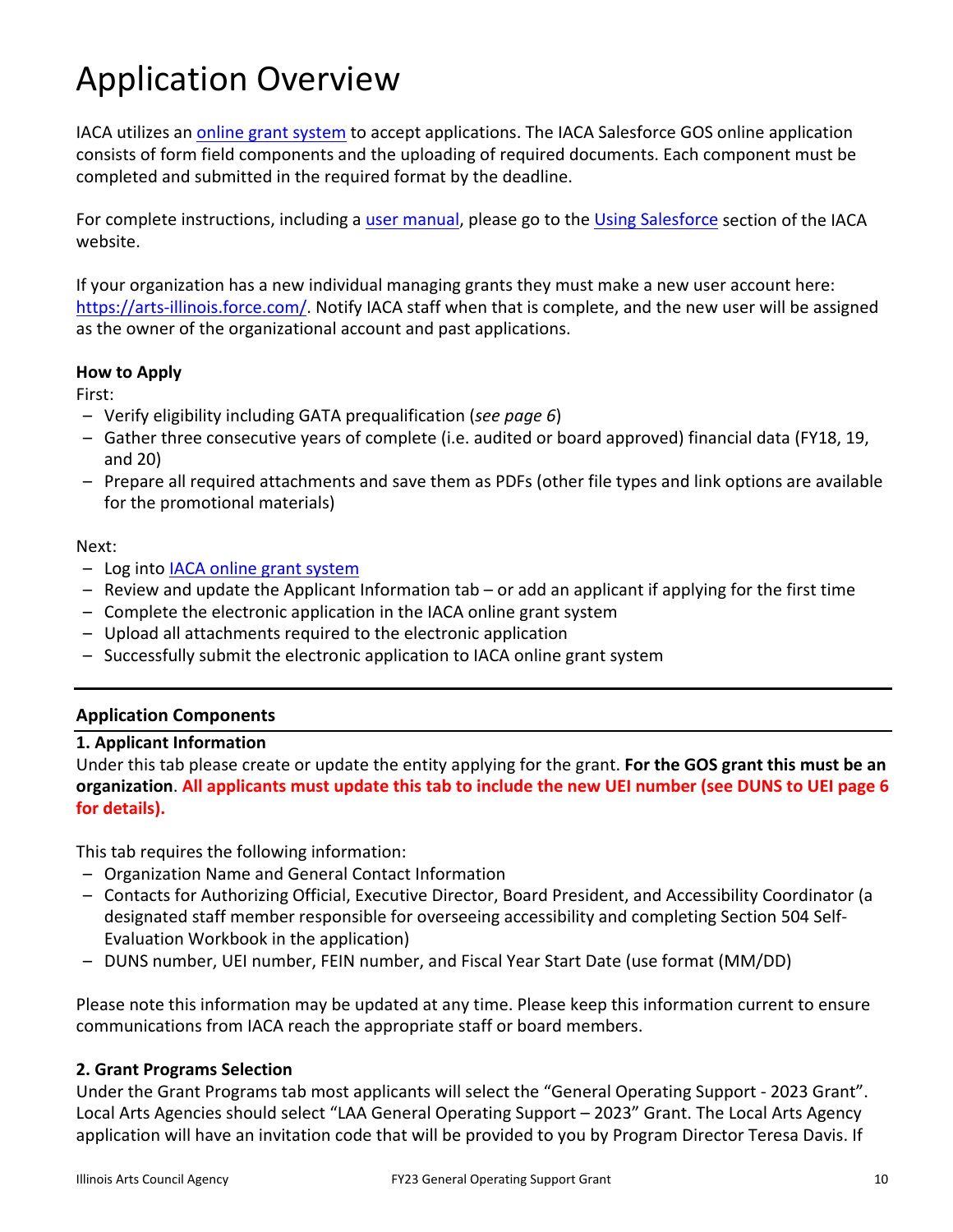the user has multiple applicants set up, the system will prompt the selection of the applicant organization to move forward.

On this main section please also provide:

- Appropriate Discipline
- Grant Notification Official
- Applicant's Website
- Confirmation that the Applicant Information tab has been updated including the addition of the new UEI number

Please note that after an application is started it will appear on the home screen in the online grant system. Within the grant application the requirements/sections will be listed along the left-side of the screen.

## **3. Supporting Documents**

All listed attachments are required, with the exception of the Schedule for Local Arts Agencies.

With the exception of promotional materials, all attachments that are uploaded must be PDFs. Failure to meet this requirement will make the application ineligible. Direct links may be entered only for the promotional materials.

The attachments to be uploaded are:

- Application Narrative (note specific requirements for Ethnic & Folk Arts, Literature, Local Arts Agencies, and Media Arts)
- Budget Explanation
- Board Listing (use required template)
- Personnel Listing (use required template)
- Section 504 Self-Evaluation Workbook
- Schedule (note this is discipline specific)
- Promotional Materials (may be uploaded or a direct url link)

## **4. Financial Information / Budget**

Under this section, provide a summary of the total public arts programming budget for the three consecutive years specified in the system (FY18, FY19, and FY20): Revenue, Expenses, and Additional Financial Data. For further information refer to the [Financial Glossary.](https://arts.illinois.gov/sites/default/files/content/Financial_Glossary.pdf)

Colleges, universities, and organizations whose primary services are not arts-related should provide financial data solely related to public arts programming activities.

## **5. Submit / Certification**

Please note this is a two-step process to both certify and submit your application. Once the application is complete click the Submit Button in the lower left-hand corner. A pop-up will require certification of eligibility and application content.

After certification there is a submit button which must be clicked to complete the application in the IACA [online grant system.](https://arts-illinois.force.com/) The application will not be successfully submitted until the second submit button is clicked.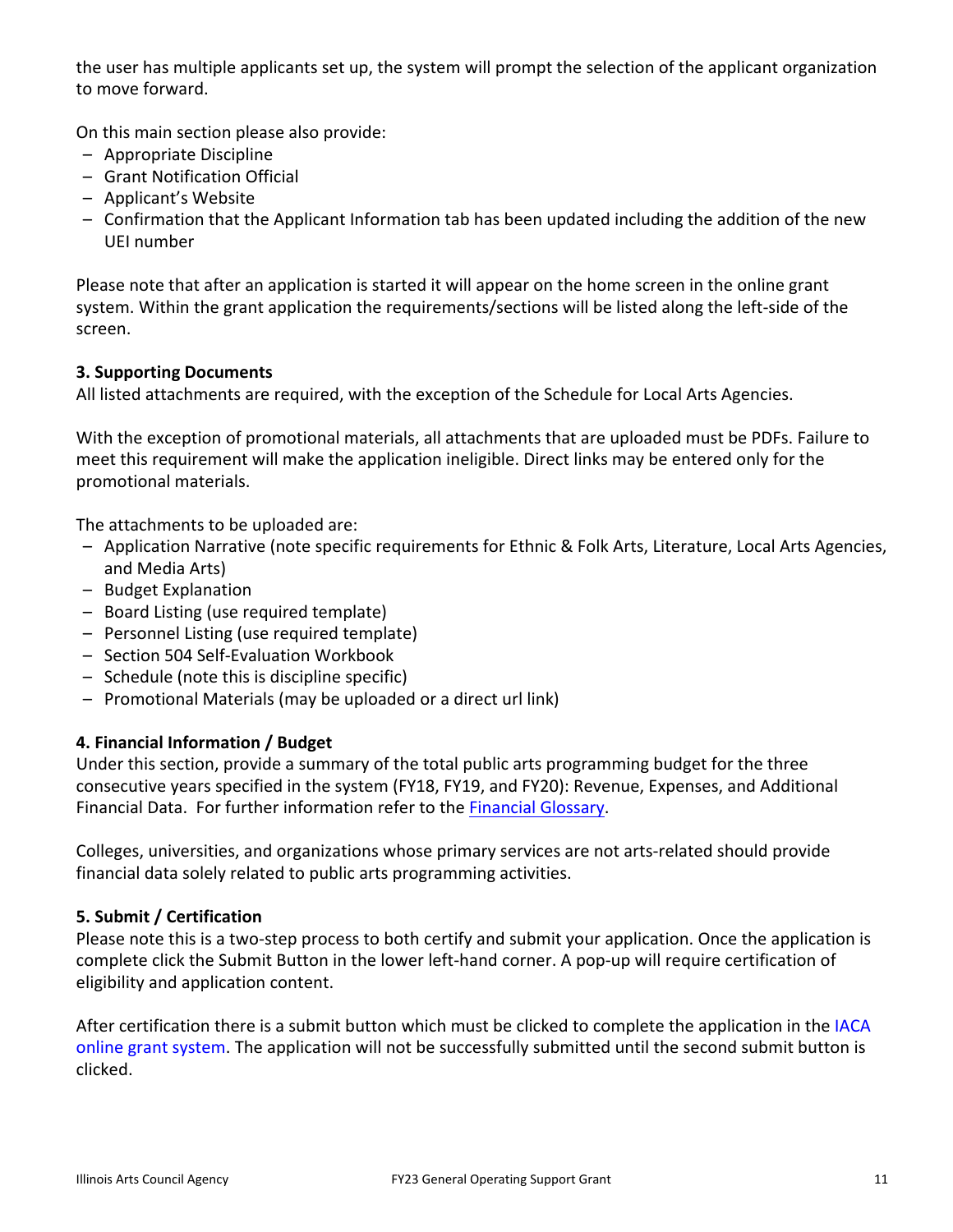## **Evaluation Criteria**

Applications are evaluated on the criteria below. All application materials are considered in the review of the application. The bullets under each criterion are examples of issues that may be considered. Bullets may not apply to every application, and do not have separate point values. These bullets do not represent the only means of evaluating the criteria and are provided only as a guide. Each application is individually evaluated and scored on each criterion. The resulting score determines the application's ranking.

### **1. Pursuit of Excellence: 1-5 points**

- Demonstrates movement towards artistic challenges as defined by the board and community
- Artistic mission expressed with clarity and purpose
- Innovation of activities

## **2. Organizational Capability: 1-5 points**

- Evidence of sound management and planning
- Demonstrates financial responsibility and evidence of public and private financial support other than its request to the IACA
- Demonstrated personnel structure (paid or volunteer) to implement projects and programs
- Appropriateness and adequacy of facilities and equipment
- Evidence of ongoing assessment and evaluation

### **3. Serving Illinois Artists: 1-5 points**

- Provides services or support to Illinois artists
- Offers economic opportunities for Illinois artists
- Encourages Illinois artists to create new works

### **4. Community Involvement: 1-5 points**

- Community is defined as the constituents served by the applicant. This community can be discipline, geographically, or culturally based.
- Accessibility of programming to the community, regardless of race, color, religion, sex, national origin, ancestry, sexual orientation including gender identity, disability, age, marital status, education, military status, unfavorable discharge from the military, or citizenship status
- Relevant programming that reaches and is reflective of the community served
- Service to areas or populations of Illinois that have limited access to arts programs
- Participation of community in organization's activities
- Impact of programming on the quality of life of community served

## **5. Evidence of Community Support: 1-5 points**

- Impact of volunteer services on the organization
- Impact of in-kind contributions on the organization
- Evidence of board support
- Evidence of additional community contributions

### **Scoring**

The following values are assigned to each numeric point:

- 5 points Outstanding
- 4 points Excellent
- 3 points Good
- 2 points Marginal
- 1 point Poor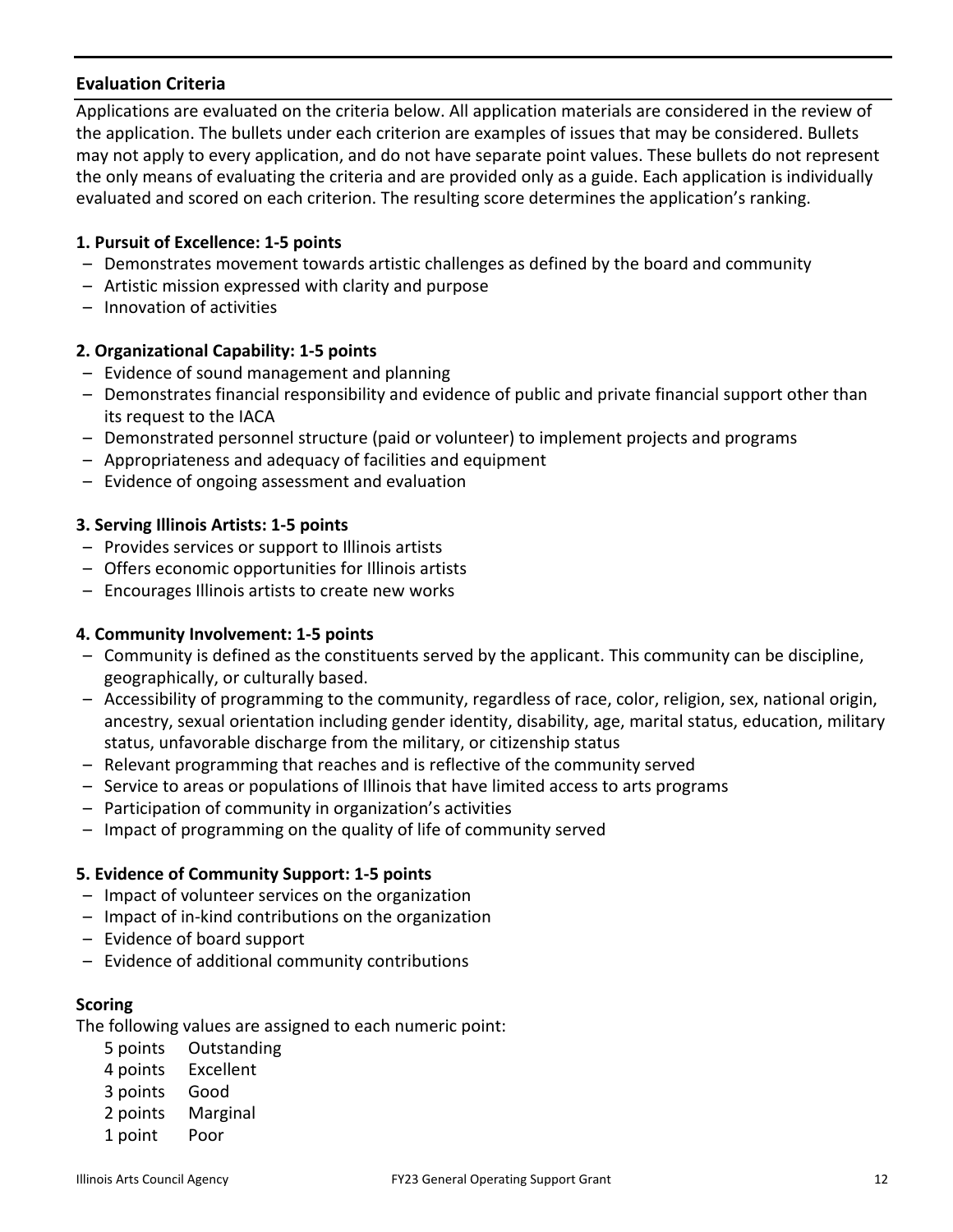# Application Attachments

Refer to the description for each of the following attachments:

- Application Narrative
- Budget Explanation
- Board Listing (use required template)
- Personnel Listing (use required template)
- Section 504 Self-Evaluation Workbook
- Schedule (note this is discipline specific)
- Promotional Materials (may be uploaded or a direct url link)

## **Formatting attachments**

With the exception of Promotional Materials, Board Listing, and Personnel Listing, all documents must:

- Be saved as PDF files
- $-$  Be 8  $\frac{1}{2}$  " x 11" with at least a 1" margin
- Use a 12-point or larger black type on a white background
- Have sequentially numbered pages with the applicant organization's name and attachment title on the top of each page. It is suggested to use the header/footer feature and page numbering tool in your word processor software.
- Be organized using the bold-face headings listed for each attachment
- Be named as follows: organization name, shortened if needed, or acronym, with name of attachment. Example: IllinoisArtsOrg\_Narrative.pdf or IAO\_Narrative.pdf

## **Application Narrative**

The narrative is limited to four pages and must focus on the current and most recently completed fiscal year. The narrative must be organized using the bold-face headings in the order they appear below. Bullets under the Narrative headings should be used as guides in organizing responses to the headings, although response to each bullet is not mandatory. However, applicants should be aware that they may be required to include discipline-specific information in the narrative.

IACA fully acknowledges the challenges arts organizations have faced in the past two years. Most, if not all, grantees have both suffered losses (of many types) due to COVID. And most grantees have also begun, or continued, the critical work around Diversity, Equity, and Inclusion. IACA is asking that applicants tell the story of these unique challenges, and opportunities, where appropriate and necessary within the narrative.

Organizations whose primary mission is not arts-related must provide detailed information on the arts and cultural programming component of the organization and indicate how professional artistic input is used in their arts activities.

## **Applicants in the areas of Ethnic & Folk Arts, Literature, Local Arts Agencies, and Media Arts have specific narrative instructions in addition to the general narrative headings listed below.**

Go to Discipline Specifics (*beginning on page 17*) for detail.

## **Organization Mission and History**

- Clearly state the organization's mission
- Briefly describe the organization's history (this may include details last year of the organization)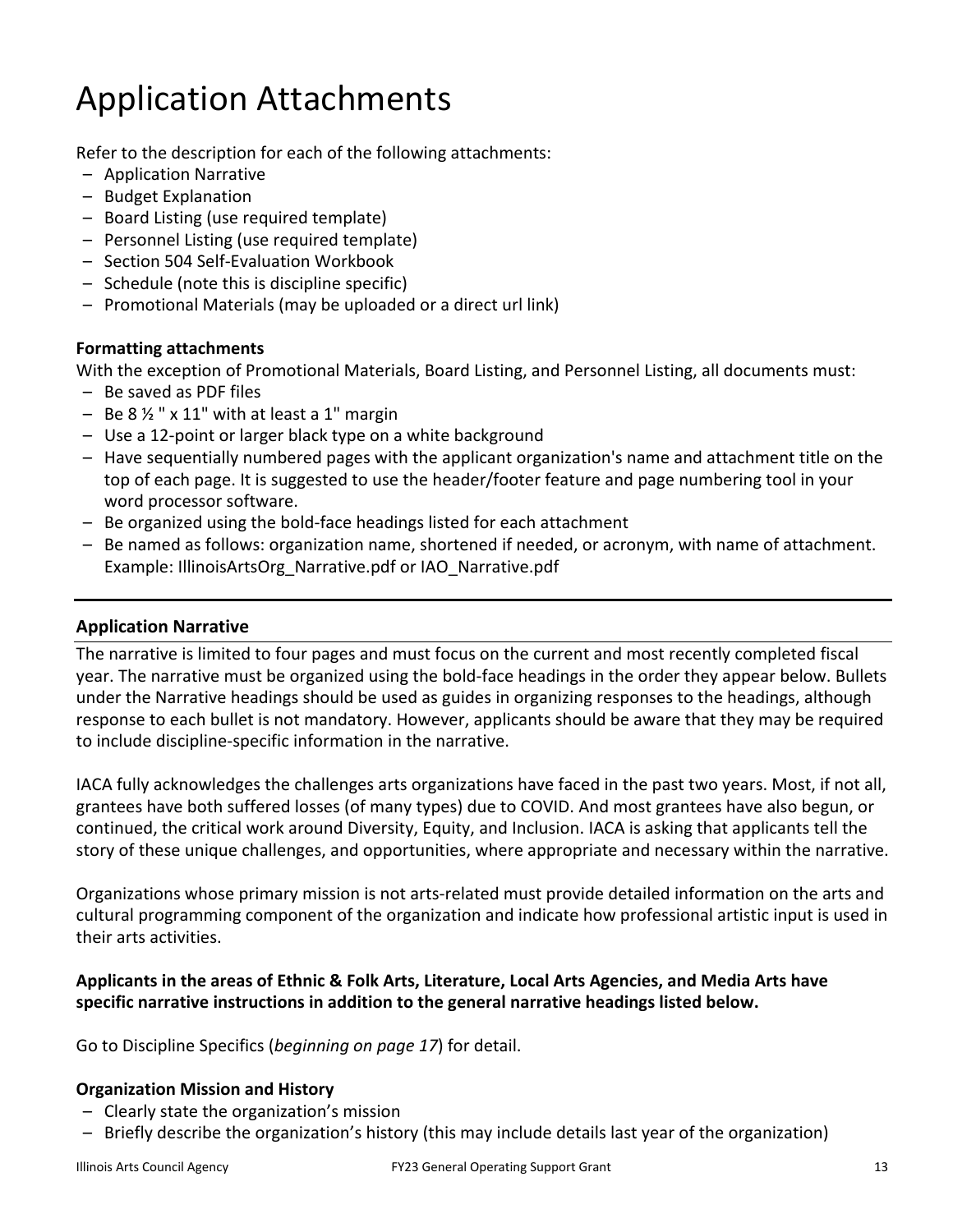### **Pursuit of Excellence**

- State the organization's current goals
- Indicate current programming objectives and describe the programming process
- Describe the type of artists and art forms represented in the past and some of the arts activities that took place
- Discuss new and expanded activities undertaken in the past year

### **Organizational Capability**

- Explain the organization's administrative and financial structure
- Outline program operations
- Discuss any major issues the organization has faced in the past year, if they were resolved, and how they were resolved.
- Describe the organization's ongoing assessment, evaluation, and areas for growth

### **Serving Illinois Artists**

- Discuss the current programs and services provided by the organization that support Illinois artists
- Provide number of artists employed or contracted by the organization in the past year
- Describe the work environment provided for Illinois artists, include information on training, professional development, and benefits when appropriate

### **Community Involvement**

- Describe the community served and provide its demographic characteristics; include specific numbers where appropriate
- Identify the community's cultural climate, needs and interests
- Discuss how current programming is relevant and reflective of the community served
- Describe how the organization engages with the greater community
- Note any collaborations, new or expanded
- Describe the impact of the organization on the well-being of its community
- Outline the organization's publicity and promotional efforts to reach its community including social media engagement

## **Evidence of Community Support**

- Describe how the community served supports the organization's mission
- Discuss how the board reflects the needs of the organization and community it serves
- Outline the role volunteers and/or In-Kind contributions play in the organization

Applicants in the following areas should refer to their Discipline for additional information required for Application Narrative:

- Ethnic and Folk Arts
- Literature
- Local Arts Agencies
- Media Arts

Submit this document as a PDF file named: OrgName\_Narrative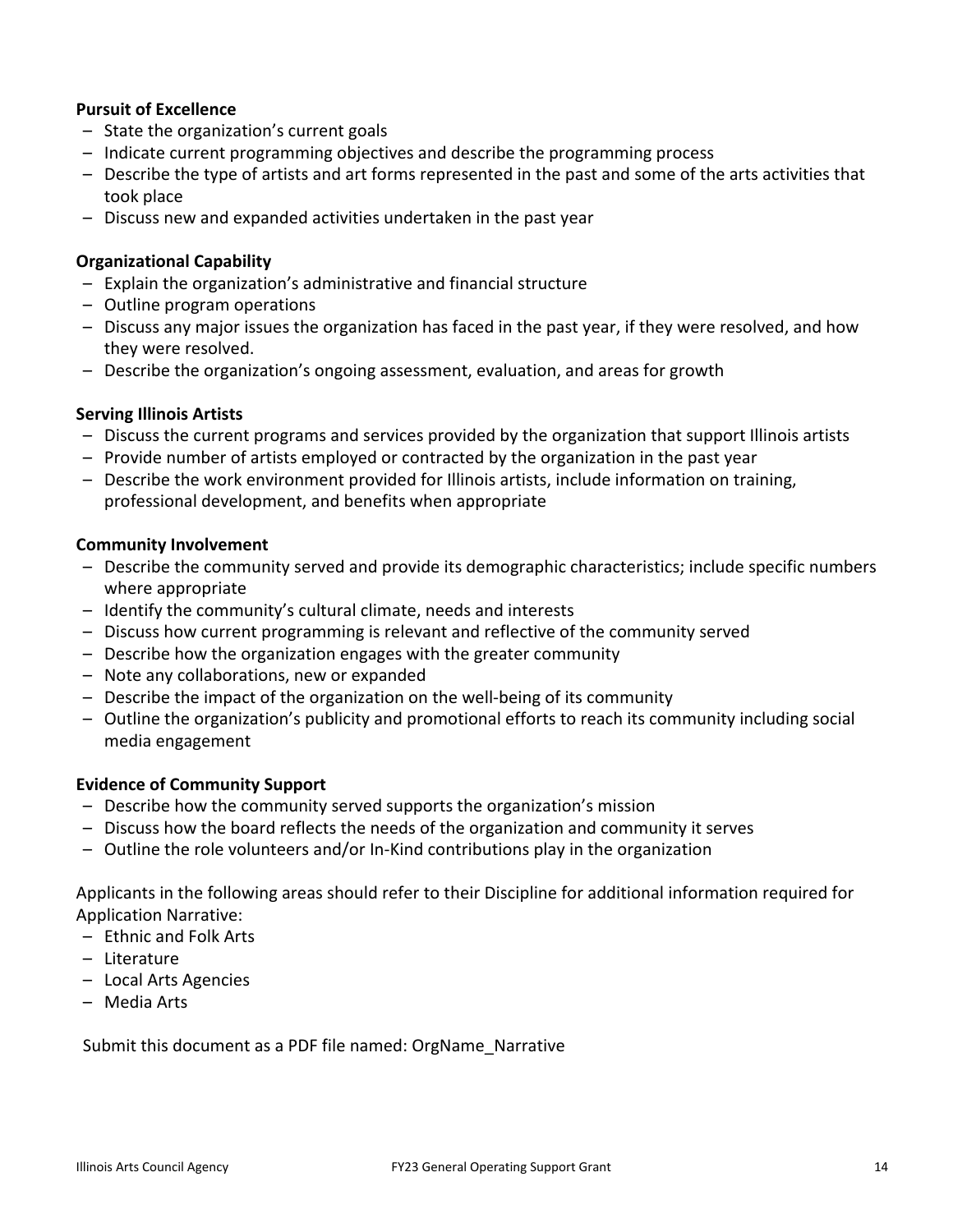# **Budget Explanation**

The Budget Explanation, not to exceed two pages, should refer to the Financial Data tab and provide the following:

- Explain any surplus or deficit between any of the three fiscal years
- Describe plans to reduce any accumulated deficit and include a timeline
- Explain changes of 25% or more in any budget line between any of the three fiscal years
- Provide a detailed listing of corporate and foundation support (include name and amount) from the FY20 column
- Explain how in-kind amount listed was determined
- When applicable, include an hourly pay scale for contracted artists

Please use this attachment to detail both financial losses due to COVID-19 as well as emergency funds that may have been secured.

College and university applicants must provide information on what income the college or university provides to the applicant, expenses the college/university support covers, and what restrictions the applicant has in allocating its share of university support and in seeking outside support.

Submit this document as a PDF file named: OrgName\_BudgetExplanation

### **Board Listing**

Please use [provided template](https://arts.illinois.gov/application-templates) that is required for this supporting document. On no more than one-page list the Board members of your organization.

Applicants, whose primary services are not arts-related, must provide a list of arts program advisory board or committee members. Colleges and universities must provide a list of arts program advisory board or committee members. Do not provide the institution's board or directors list.

The list includes:

- List the names current board of directors
- Their professional affiliation
- The city or town in which they reside

Submit this document as a PDF file named: OrgName\_Board

## **Personnel Listing**

Please use [provided template](https://arts.illinois.gov/application-templates) that is required for this supporting document. On no more than one-page list the Key Personnel of your organization.

The list includes:

- List current key personnel and staff
- Job title
- Position status, e.g. full-time, part-time, or volunteer

Submit this document as a PDF file named: OrgName\_Personnel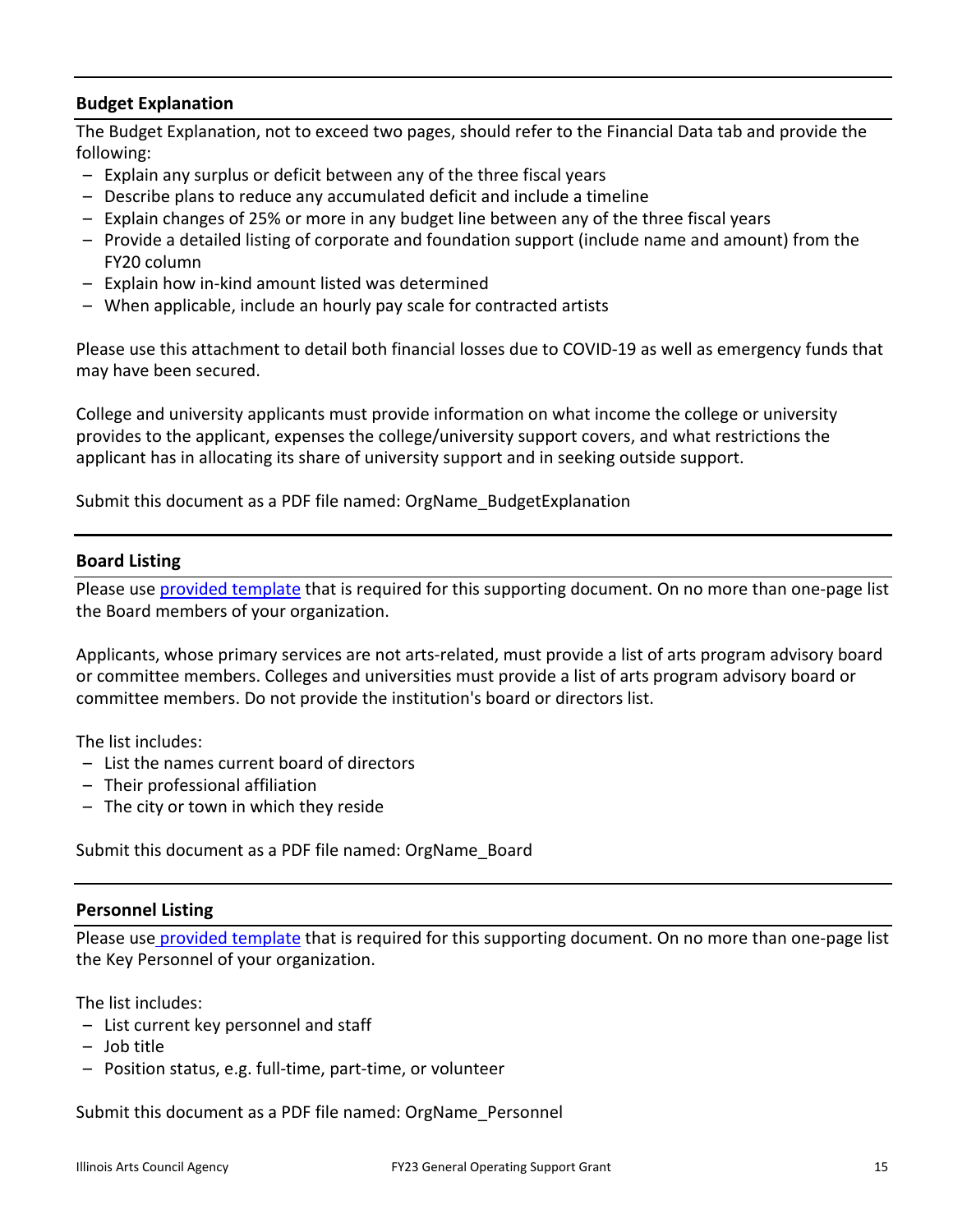## **Section 504 Self-Evaluation Workbook**

Submit the Americans with Disabilities Act (ADA) Compliance information by uploading a completed the [Section 504 Self-Evaluation Workbook.](https://www.arts.gov/sites/default/files/SECTION504Workbook.pdf) For further information and resources refer to the [ADA Compliance](https://arts.illinois.gov/sites/default/files/content/FY23%20ADA%20COMPLIANCE.pdf) page.

Submit this document as a PDF file named: OrgName\_504

## **Schedule**

Required for all grant applicants with the exception of Local Arts Agencies. On no more than four pages, list significant activities in chronological order from the two most recently completed years. Do not list activities beyond December 31, 2021.

Applicants should refer to their Discipline for additional information required for the Schedule Attachment. Discipline specifics begin on page 17.

Submit this document as a PDF file named: OrgName\_Schedule

## **Promotional Materials**

Submit at least one, but no more than three, samples of promotional materials which demonstrate the applicant's current programming. Samples in excess will not be reviewed. If an applicant currently receives IACA funding, at least one example acknowledging IACA support is required. If an applicant has an example of a season or class brochure that is also acceptable.

Materials should be uploaded into the Illinois online grant system in the following formats:

- Acceptable formats are: .pdf, .jpg, .jpeg, .png, .gif, .tif, .tiff, .bmp, .vsd OR
- A direct link to web-based promotional materials

Uploaded files should be named: OrgName\_Promotional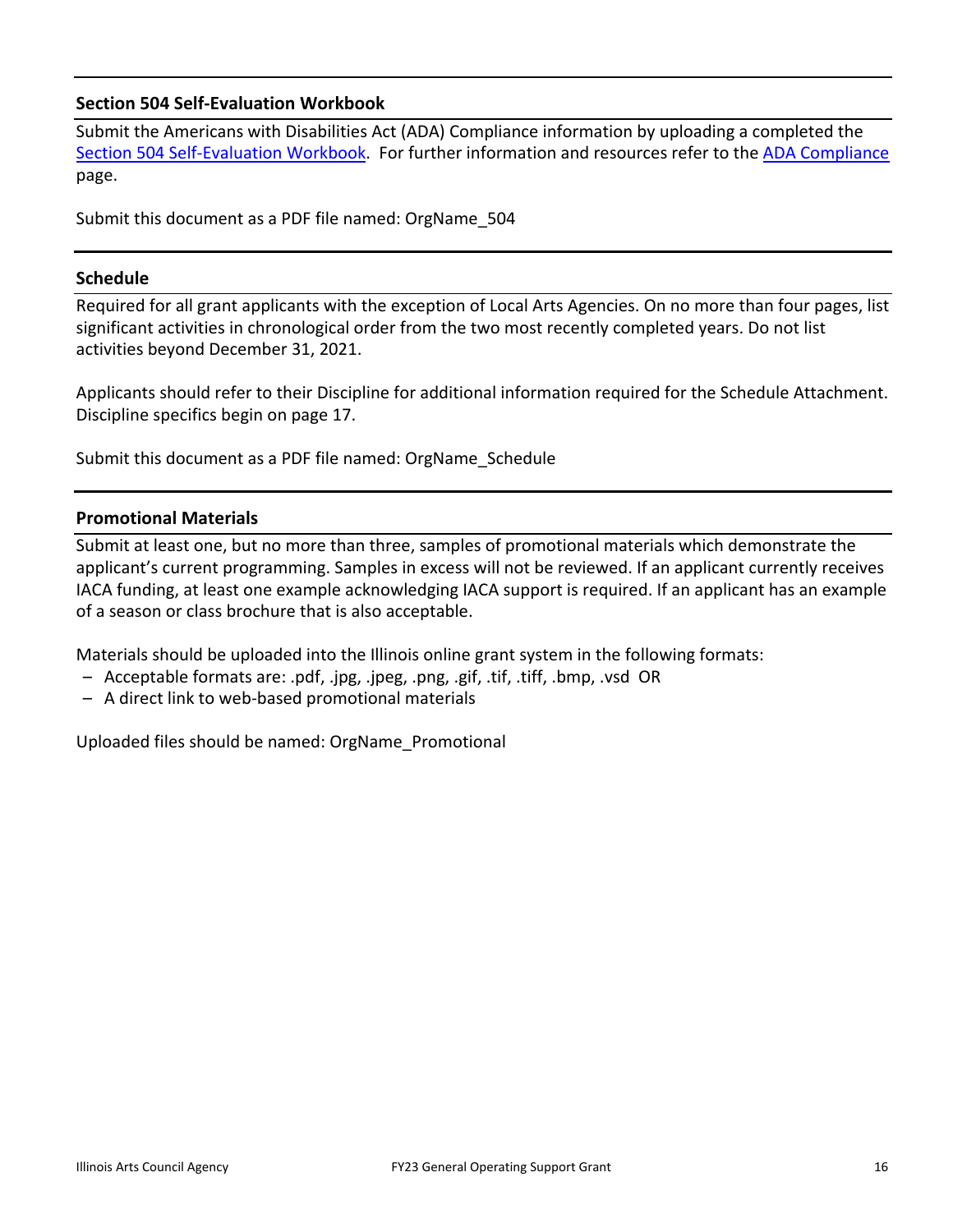# Discipline Specifics

Grant applicants must select one of the following Disciplines in which to apply.

- Arts-in-Education
- Dance
- Ethnic & Folk Arts
- Literature
- Local Arts Agencies
- Media Arts
- Multidisciplinary
- Music
- Presenters Development
- Theatre
- Visual Arts

# **Arts-in-Education**

Arts-in-Education Grant funds support programming and operational support for community organizations and arts organizations providing arts learning opportunities. Programs may take place during school and after school hours. Public and private K-12 schools are ineligible to apply.

Eligible applicants include:

- Organizations whose major activity is to involve professional artists with a target group of learners
- Arts producing organizations that place significant emphasis on an educational program
- Community schools that are not part of the public, parochial, or private not-for-profit school system
- College or university applicants must describe the school district and community's specific level of support for the proposed project.

In addition to the general guidelines for application attachments, applicants in Arts-in-Education must include information listed below.

## **Schedule**

If preferable, group by activity type. Include the following information, when applicable:

- Activity title
- Type, e.g. class, workshop, residency, lecture, exhibition, etc.
- Date(s)
- Discipline, e.g. dance, music, visual arts, theatre, multidisciplinary, etc.
- Total number of occurrences
- Location, or specify if online
- Targeted audience, e.g. K-3, general, teachers, etc.
- Number of students involved
- Number of educators or teaching artists involved
- Schools served
- Indicate with a plus sign (+) activities intended to engage new audiences
- Indicate with an asterisk (\*) activities featuring Illinois artists

Refer questions in this area to Program Director, [Jerome Grand.](mailto:jerome.grand@illinois.gov)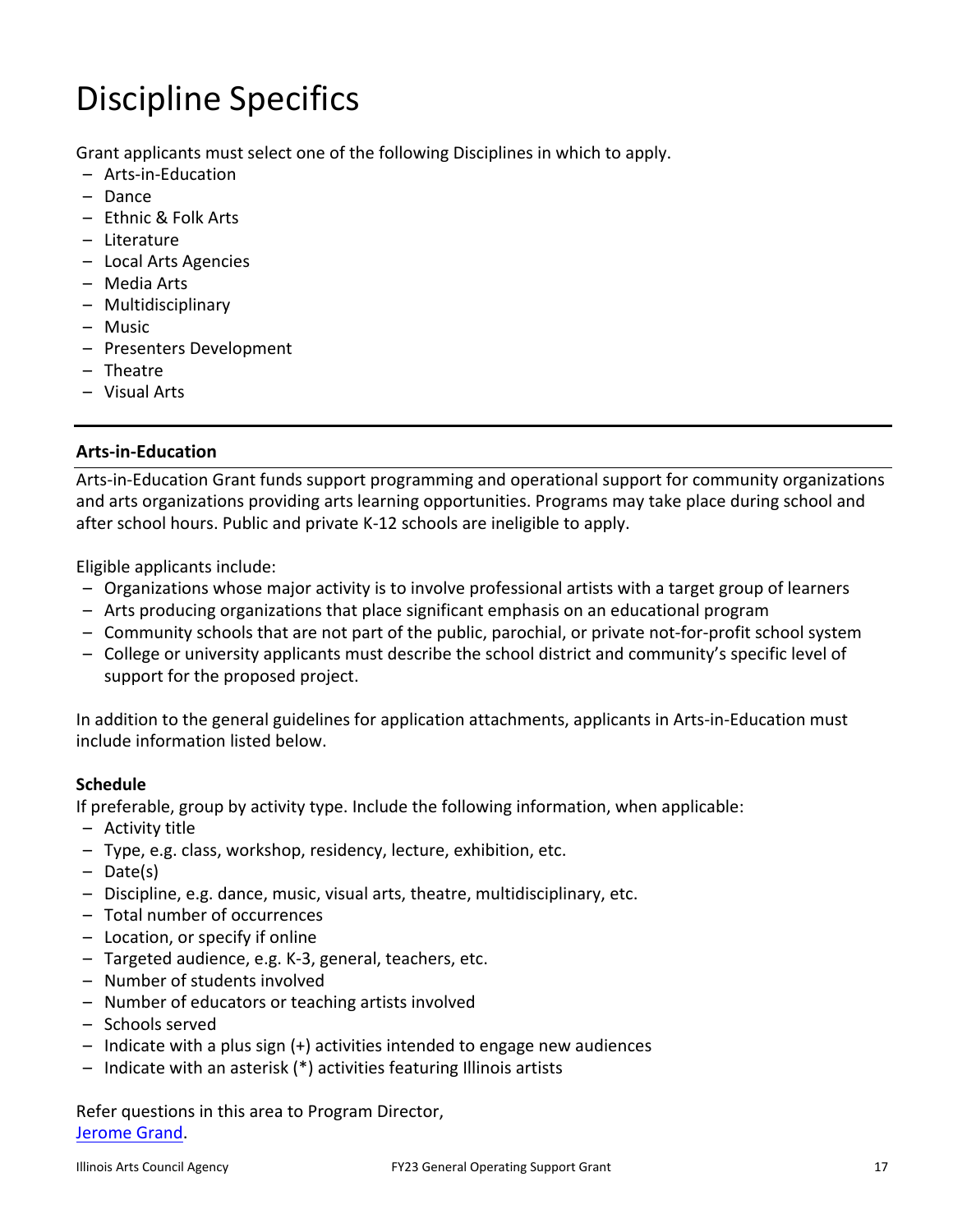## **Dance**

Dance Grant funds support pre-professional, professional, regional, and community companies, groups, and organizations working in dance. This includes ballet, ethnic, hip-hop, historical, jazz, modern, street, and tap dance forms.

In addition to the general guidelines for application attachments, applicants in Dance must include information listed below.

# **Schedule**

If preferable, group by activity type. Include the following information, when applicable:

- Event or class title
- Date(s) and hours
- Total number of occurrences or performances
- Location/name of site (or specify if event/class was online)
- Type, e.g. exhibition, performance, workshop, screenings, etc.
- Targeted audience, e.g. K-3, general, teachers, etc.
- Genre, e.g. fiction, narrative film, jazz dance, etc.
- Attendance figures: Actual (ac), Paid (pd), Complimentary (comp), Virtual (v)
- Indicate with a plus sign (+) activities intended to engage new audiences
- Indicate with an asterisk (\*) activities featuring Illinois artists
- Number of paid Illinois residents that participated in this event/occurrence (include artists, technicians, performers, etc. Do not include salaried employees.)

Refer questions in this area to Program Director, [Susan Dickson.](mailto:susan.dickson@illinois.gov)

# **Ethnic & Folk Arts**

Ethnic & Folk Arts Grant funds serve to strengthen traditions within a community and educate people outside of a particular community about ethnic or folk art and its significance.

Ethnic and Folk Arts Grant funds support organizations whose programming encourages, promotes, conserves, and honors the diverse ethnic, folk, and community-based art forms and cultural practices in Illinois. Ethnic and Folk Arts contribute to and enrich the identity of a particular group that shares a common ethnic background, language, religion, region, tribe, or occupation which has endured through generations. The art forms and practices reflect the community's values, aesthetics, and experiences.

In addition to the general guidelines for application attachments, applicants in Ethnic and Folk Arts must include information listed below.

## **Application Narrative**

Incorporate the following information into the narrative:

- Describe the traditional arts components and explain their significance within their specific community and to the broader audience.
- Explain how traditional arts activities assist in fulfilling the organization's mission.
- Indicate how these activities strengthen the understanding and preservation of Illinois' cultural heritage.
- Discuss the ethnic groups represented in past programs and some of the arts activities that took place.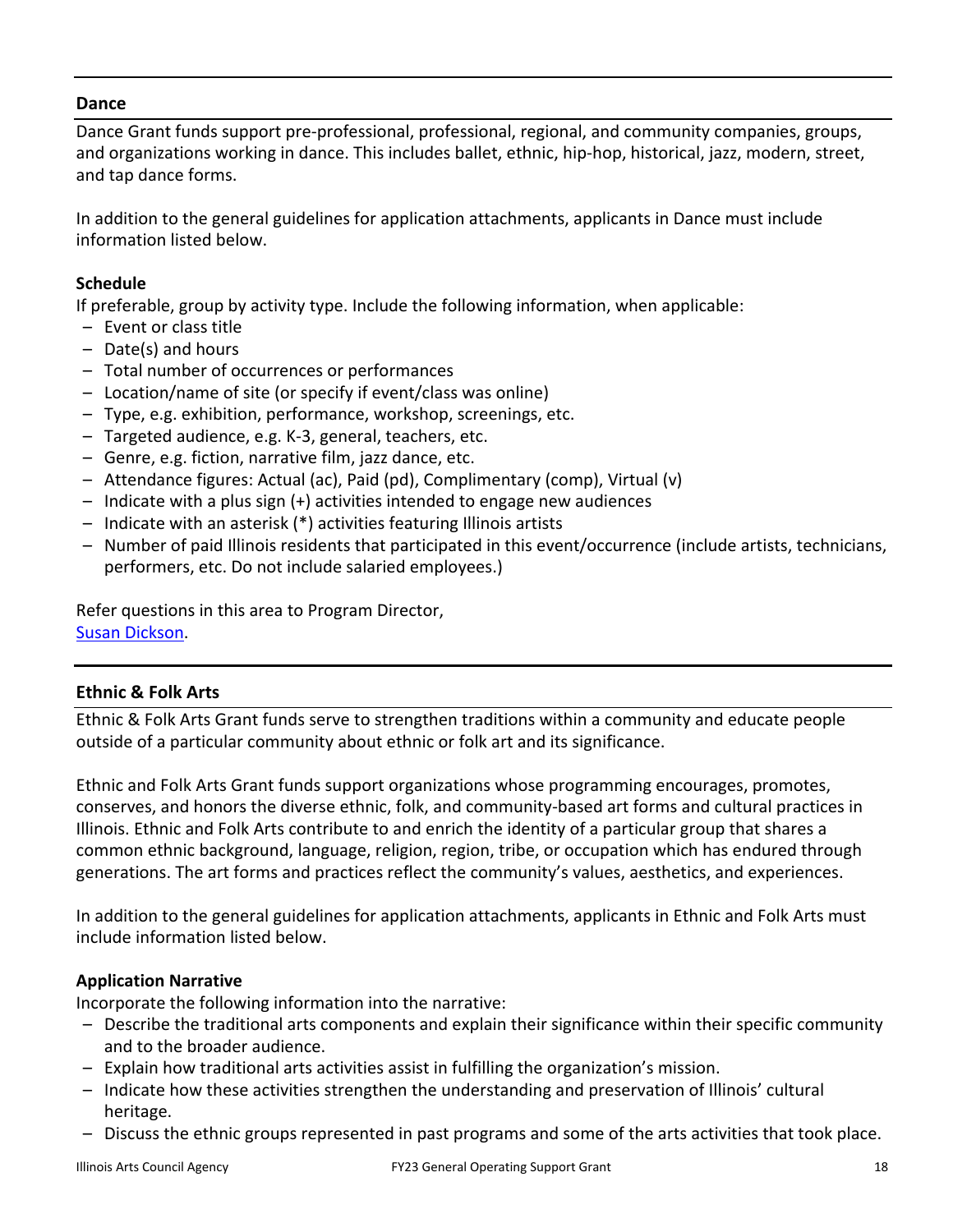# **Schedule**

If preferable, group by activity type. Include the following information, when applicable:

- Event or class title
- Date(s) and hours
- Total number of occurrences or performances
- Location/name of site (or specify if event/class was online)
- Type, e.g. exhibition, performance, workshop, screenings, etc.
- Targeted audience, e.g. K-3, general, teachers, etc.
- Genre, e.g. fiction, narrative film, jazz dance, etc.
- Attendance figures: Actual (ac), Paid (pd), Complimentary (comp), Virtual (v)
- Indicate with a plus sign (+) activities intended to engage new audiences
- Indicate with an asterisk (\*) activities featuring Illinois artists
- Number of paid Illinois residents that participated in this event/occurrence (include artists, technicians, performers, etc. Do not include salaried employees.)

Refer questions in this area to Program Director, [Susan Dickson.](mailto:susan.dickson@illinois.gov)

## **Literature**

Literature Grant funds offer support to a wide range of organizations that promote the creation, publication, and dissemination of contemporary literary writing and encourage its appreciation by the general public. Literary genres supported include fiction, poetry, and literary non-fiction\*. (\* Literary or creative non-fiction is distinguished by its strong narrative and literary quality, as found in personal essays or memoirs. Creative non-fiction does not include writing that is primarily analytical, scholarly, or journalistic.)

Literary publications must principally publish poetry, fiction, or literary (creative) non-fiction.

Literary publications must have produced a minimum of one new publication (not a re-print or re-issue) in print-form or electronically, within the fifteen months prior to the IACA General Operating Support Grant application deadline, and have a publication scheduled for the current calendar year.

Priority is given to applicants that demonstrate and describe:

- A consistent policy of payment to writers, including payment of royalties and fees for contributors, panelists or presenters
- An effort to reach a wide audience through creative programming and promotional means.

In addition to the general guidelines for application attachments, applicants in the Literature Grant area must include the information listed below.

# **Application Narrative**

Incorporate the following information into the narrative:

Within the Mission and History section include the following:

- Description of intended audience/reading community served locally, nationally, and internationally Within Pursuit of Excellence section include the following if the main purpose of the organization is publishing:
- Describe the editorial approach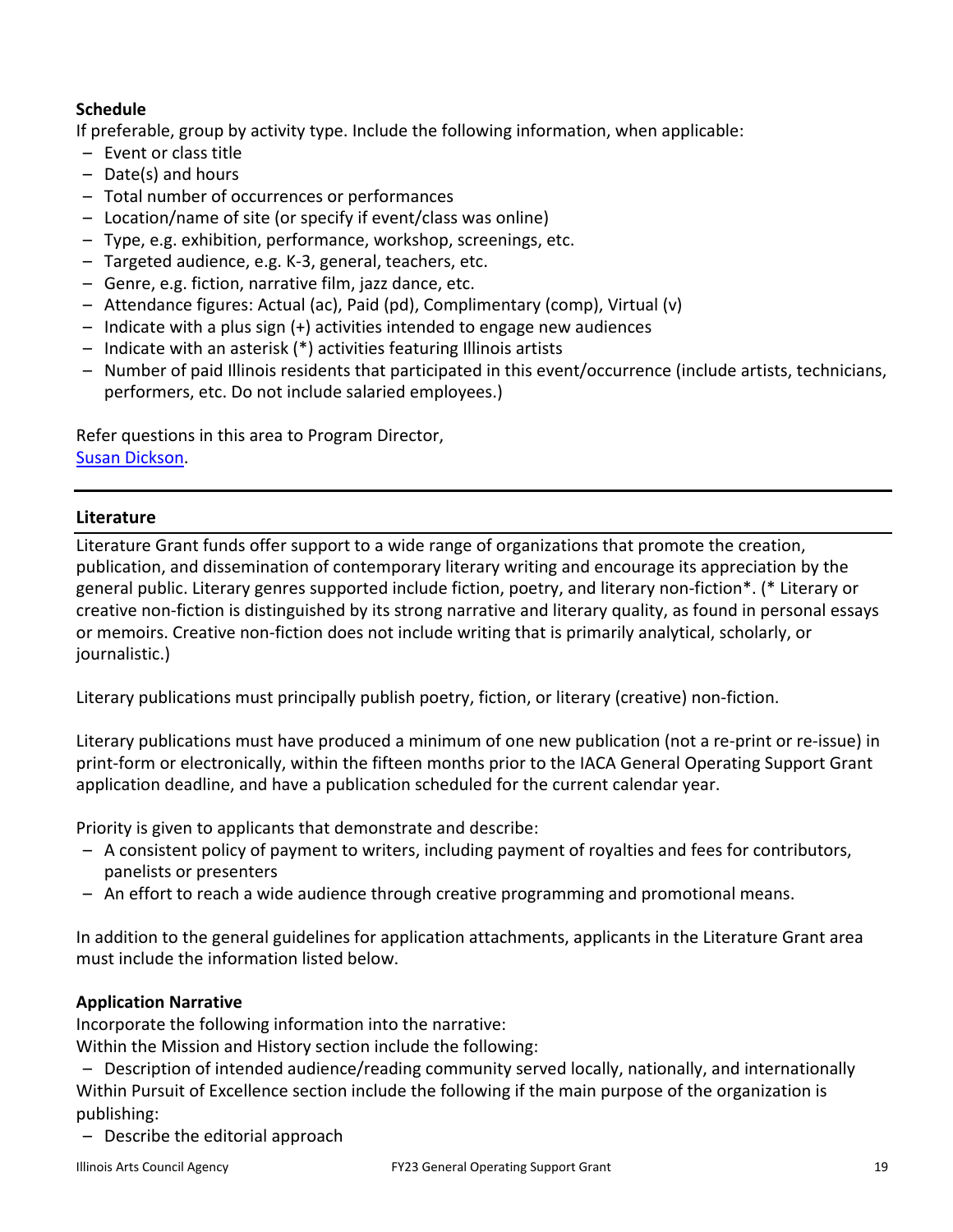Within the Serving Illinois Artists section describe the following:

- Efforts to connect with and serve Illinois writers and poets
- System for paying editors, writers, and contributors if publishing is main activity

Within the Community Involvement section describe the following:

– The use of universal access technologies (Braille, recorded books, large type, etc., and the use of technologies such as the Internet, e-books, digital readers, print-on-demand, online social networking, etc., to better reach and serve the intended audience and the general public.

Within the Evidence of Community Support section describe:

- Readership and/or subscription numbers
- Audience numbers and feedback for conferences, readings, workshops

### **Schedule**

If preferable, group by activity type. Include the following information, when applicable:

- Event or class title
- Date(s) and hours
- Total number of occurrences or performances
- Location/name of site (or specify if event/class was online)
- Type, e.g. exhibition, performance, workshop, screenings, etc.
- Targeted audience, e.g. K-3, general, teachers, etc.
- Genre, e.g. fiction, narrative film, jazz dance, etc.
- Attendance figures: Actual (ac), Paid (pd), Complimentary (comp), Virtual (v)
- Indicate with a plus sign (+) activities intended to engage new audiences
- Indicate with an asterisk (\*) activities featuring Illinois artists
- Number of paid Illinois residents that participated in this event/occurrence (include artists, technicians, performers, etc. Do not include salaried employees.)

Refer questions in this area to Program Director, [Susan Dickson.](mailto:susan.dickson@illinois.gov)

### **Local Arts Agencies**

Local Arts Agency Grant funds provide support to community-based organizations or an agency of city or county government that supports the growth and development of all of the arts in their identified area of service. Their primary purpose is to provide a support system and network to develop, deliver and sustain arts activities in the community. These organizations are also commonly known as community arts and/or culture councils or commissions.

In addition to the general guidelines for application attachments, applicants in Local Arts Agencies are required to include the information listed below.

### **Application Narrative**

Under History and Mission indicate whether the organization is a private not-for-profit organization or a unit of government. For both, describe the relationship, formal or informal, between the organization and the local municipality/municipalities within the specified geographic service area.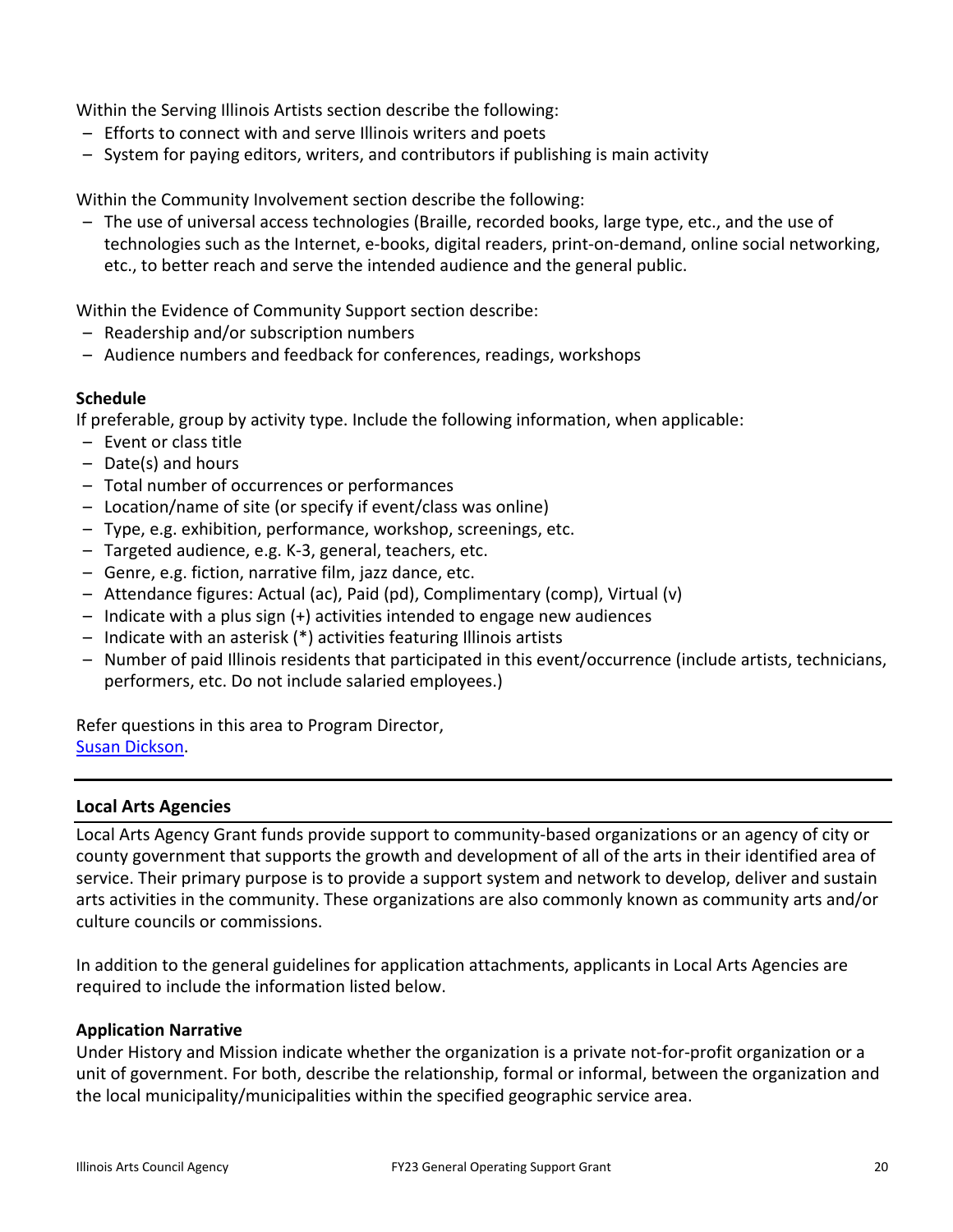Discuss how the organization meets each of the standards of performance of a local arts agency:

- Governance by a board which reflects the needs of the organization and community it serves;
- Evidence of ongoing community cultural assessment and planning that involves the diverse population of the community;
- General promotion and encouragement of the public to understand, value and participate in the diverse art forms represented in the region;
- Continuity of professional (paid or volunteer) management and year-round operations;
- Services to a defined geographic area;
- Provision of at least three of the following programs and services in a variety of arts disciplines: o Regranting funds to artists and organizations;
	- o Producing or presenting programs not otherwise offered within the region (e.g., festivals, public art, exhibitions, concerts, workshops);
	- o Providing technical assistance to artists and arts groups;
	- oCoordinating arts-in-education programs for schools and the community;
	- o Functioning as a cultural advocate in the community;
	- o Fund-raising for the benefit of artists and arts groups that provide programming in the service area;
	- o Providing or managing facilities for the creation or presentation of the arts.

Do not submit Schedule. It will not be reviewed.

Refer questions in this area to Program Director, [Teresa Davis.](mailto:Teresa.N.Davis@illinois.gov)

### **Media Arts**

Media Arts Grant funds support the creation, promotion, distribution and broadcast of artworks created using film, video, digital, and audio as the primary media. This includes documentary, experimental, animated, narrative works, and programming about the arts. This does not include work that is primarily instructional, journalistic, archival, or promotional.

A higher priority will be given to locally-produced programs and applicants who have a commitment to advancing the field.

In addition to the general guidelines for application attachments, applicants in Media Arts must include information listed below.

### **Application Narrative**

Under Community Involvement organizations should provide, when applicable, information and figures on any accessibility services e.g. CHRIS Radio, Radio Reading Service, captioning, or video description.

### **Schedule**

If preferable, group by activity type. Include the following information, when applicable:

- Event or class title
- Date(s) and hours
- Total number of occurrences or performances
- Location/name of site (or specify if event/class was online)
- Type, e.g. exhibition, performance, workshop, screenings, etc.
- Targeted audience, e.g. K-3, general, teachers, etc.
- Genre, e.g. fiction, narrative film, jazz dance, etc.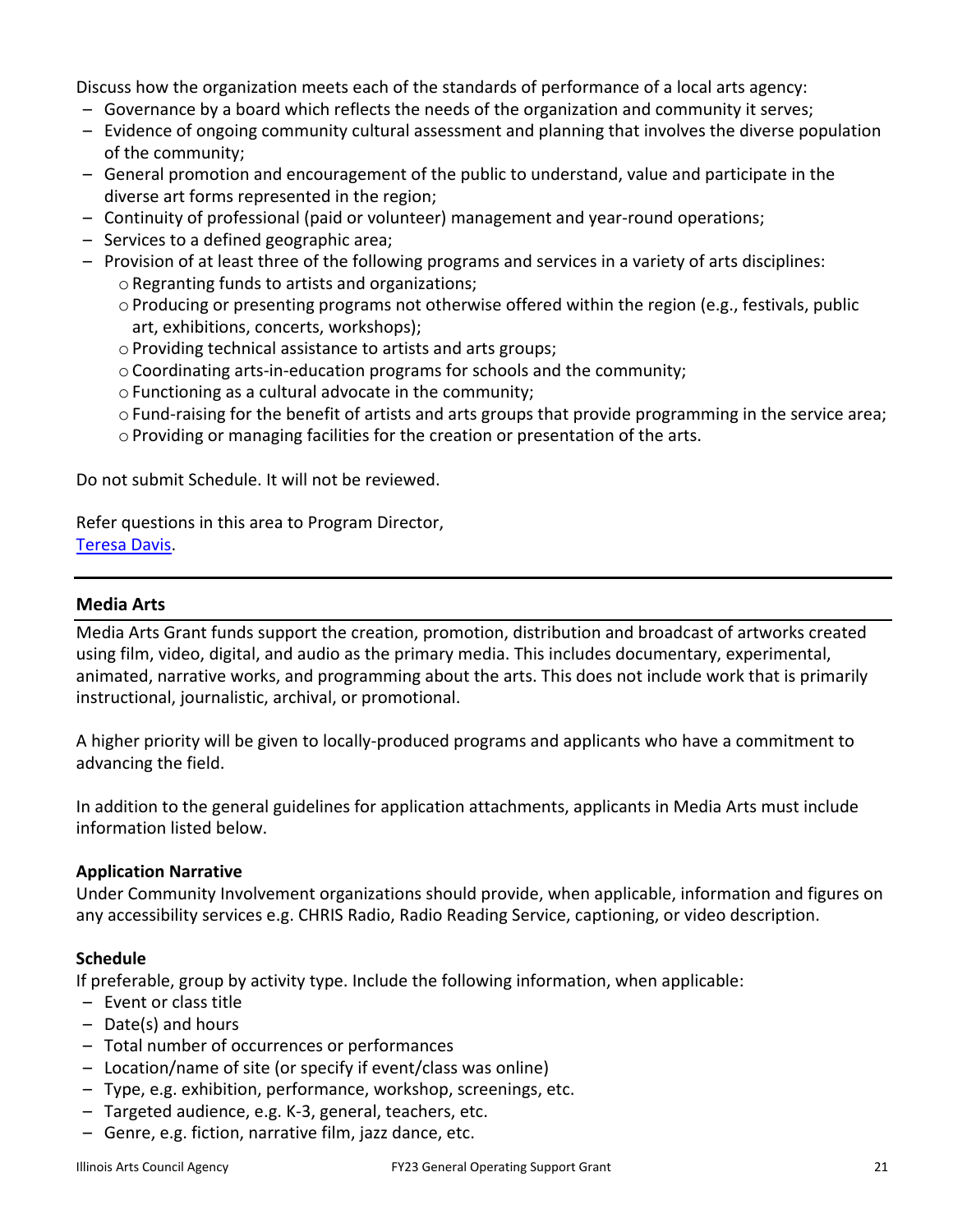- Attendance figures: Actual (ac), Paid (pd), Complimentary (comp), Virtual (v)
- Indicate with a plus sign (+) activities intended to engage new audiences
- Indicate with an asterisk (\*) activities featuring Illinois artists
- Number of paid Illinois residents that participated in this event/occurrence (include artists, technicians, performers, etc. Do not include salaried employees.)

Refer questions in this area to Program Director, [Susan Dickson.](mailto:susan.dickson@illinois.gov)

## **Multidisciplinary**

Multidisciplinary Grant funds support programming that involves two or more artistic disciplines. Programs should be distinct, not supplemental in nature, and must integrally involve each of the participating art forms rather than be in service to a single art form.

## **Schedule**

If preferable, group by activity type. Include the following information, when applicable:

- Event or class title
- Date(s) and hours
- Total number of occurrences or performances
- Location and capacity
- Type, e.g. exhibition, performance, workshop, screenings, etc.
- Targeted audience, e.g. K-3, general, teachers, etc.
- Genre, e.g. fiction, narrative film, jazz dance, etc.
- Attendance figures: Actual (ac), Paid (pd), Complimentary (comp), Virtual (v)
- Indicate with a plus sign (+) activities intended to engage new audiences
- Indicate with an asterisk (\*) activities featuring Illinois artists
- Number of paid Illinois residents that participated in this event/occurrence (include artists, technicians, performers, etc. Do not include salaried employees.)

Refer questions in this area to Program Director, [Jackie Banks-Mahlum.](mailto:Jackie.Banks-Mahlum@illinois.gov)

## **Music**

Music Grant funds support professional, regional, and community companies. This includes chamber, concert, contemporary, early, jazz, opera, orchestral, and vocal music.

## **Schedule**

If preferable, group by activity type. Include the following information, when applicable:

- Event or class title
- Date(s) and hours
- Total number of occurrences or performances
- Location and capacity
- Type, e.g. exhibition, performance, workshop, screenings, etc.
- Targeted audience, e.g. K-3, general, teachers, etc.
- Genre, e.g. fiction, narrative film, jazz dance, etc.
- Attendance figures: Actual (ac), Paid (pd), Complimentary (comp), Virtual (v)
- Indicate with a plus sign (+) activities intended to engage new audiences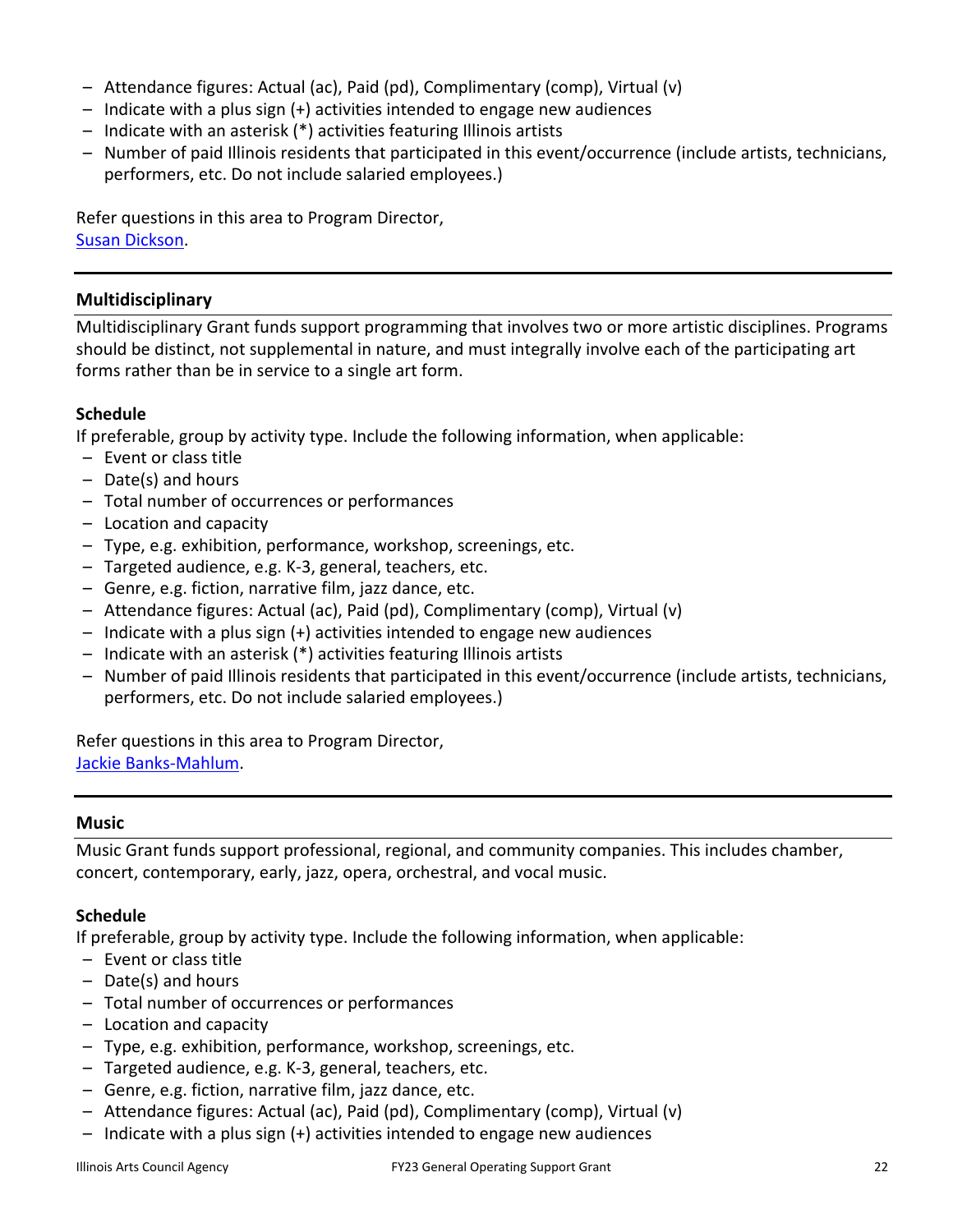- Indicate with an asterisk (\*) activities featuring Illinois artists
- Provide name of Illinois artist, composer, choreographer, writer, filmmaker, director, workshop leader, etc. and city of residence

Refer questions in this area to Program Director, [George Tarasuk.](mailto:george.tarasuk@illinois.gov)

## **Presenters Development**

Presenters Development Grant funds support programs that facilitate exchanges between professional artists and audiences through performance opportunities.

A presenter exercises responsibility over an ongoing schedule of work prepared or created outside the presenting organization.

## **Schedule**

If preferable, group by activity type. Include the following information, when applicable:

- Event or class title
- Date(s) and hours
- Total number of occurrences or performances
- Location and capacity
- Type, e.g. exhibition, performance, workshop, screenings, etc.
- Targeted audience, e.g. K-3, general, teachers, etc.
- Genre, e.g. fiction, narrative film, jazz dance, etc.
- Attendance figures: Actual (ac), Paid (pd), Complimentary (comp), Virtual (v)
- Indicate with a plus sign (+) activities intended to engage new audiences
- Indicate with an asterisk (\*) activities featuring Illinois artists
- Provide name of Illinois artist, composer, choreographer, writer, filmmaker, director, workshop leader, etc. and city of residence

Refer questions in this area to Program Director, [George Tarasuk.](mailto:george.tarasuk@illinois.gov)

### **Theatre**

Theatre Grant funds support professional, regional, and community companies. This includes general, experimental, mime, musical theatre, puppet, storytelling, street performance, and theatre for young audiences.

## **Schedule**

If preferable, group by activity type. Include the following information, when applicable:

- Production or event title
- Date(s)
- Total number of occurrences or performances
- Location
- Type, e.g. performance, workshop, reading, etc.
- Targeted audience, e.g. K-3, general, teachers, etc.
- Genre, e.g. youth, musical, puppetry, etc.
- Attendance figures: Actual (ac), Paid (pd), Complimentary (comp), Virtual (v)
- Indicate with a plus sign (+) activities intended to engage new audiences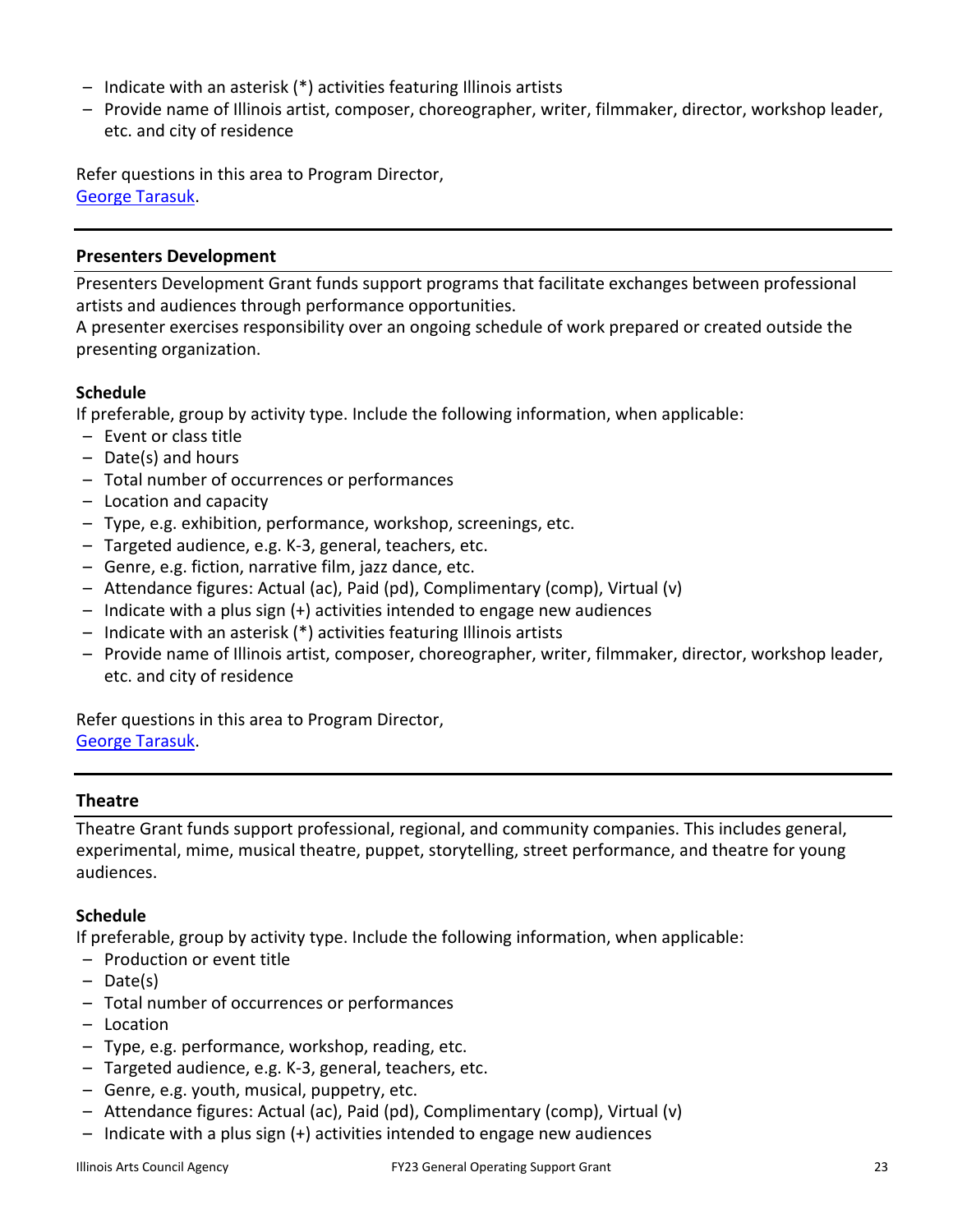- Indicate with an asterisk (\*) activities featuring Illinois artists
- Number of paid Illinois residents that participated in this event/occurrence (include artists, technicians, performers, etc. Do not include salaried employees.)

Refer questions in this area to Program Director, [Jackie Banks-Mahlum.](mailto:Jackie.Banks-Mahlum@illinois.gov)

### **Visual Arts**

Visual Arts Grant funds support exhibitions, performance art events, promotional activities, publications, seminars, workshops, classes and projects in the service of visual arts.

### **Schedule**

If preferable, group by activity type. Include the following information, when applicable:

- Event or class title
- Date(s) and hours
- Total number of occurrences or performances
- Location/name of site (or specify if event/class was online)
- Type, e.g. exhibition, performance, workshop, screenings, etc.
- Targeted audience, e.g. K-3, general, teachers, etc.
- Genre, e.g. fiction, narrative film, jazz dance, etc.
- Attendance figures: Actual (ac), Paid (pd), Complimentary (comp), Virtual (v)
- Indicate with a plus sign (+) activities intended to engage new audiences
- Indicate with an asterisk (\*) activities featuring Illinois artists
- Number of paid Illinois residents that participated in this event/occurrence (include artists, technicians, performers, etc. Do not include salaried employees.)

Refer questions in this area to Program Director, [Susan Dickson.](mailto:susan.dickson@illinois.gov)